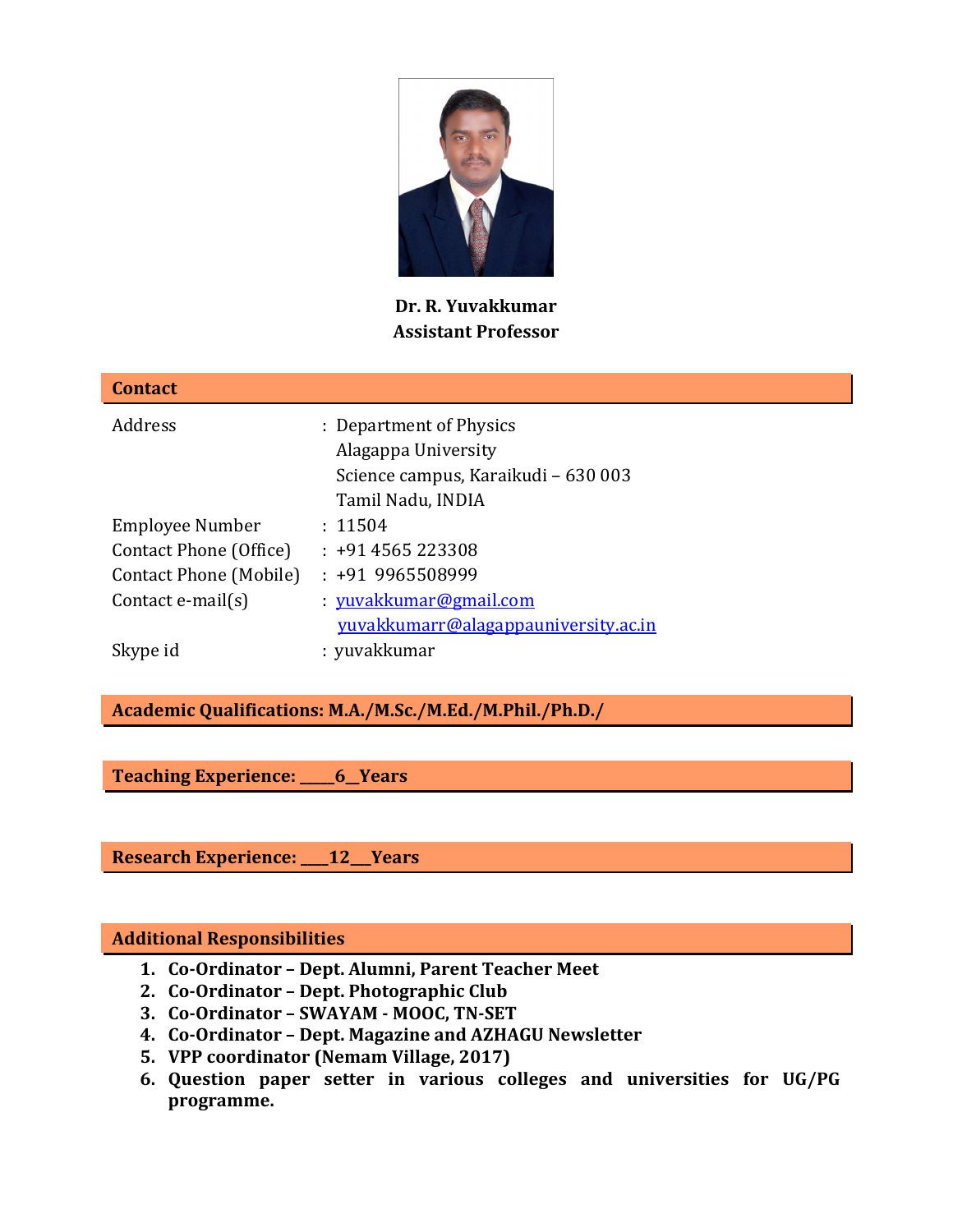#### **Areas of Research**

# **Supercapacitors, Water splitting, Biosensors, Nanomaterials, Thin Films**

| <b>Research Supervision / Guidance</b>                        |             |                    |    |  |  |  |
|---------------------------------------------------------------|-------------|--------------------|----|--|--|--|
| <b>Completed</b><br><b>Program of Study</b><br><b>Ongoing</b> |             |                    |    |  |  |  |
| <b>Research</b>                                               | Ph.D.       | Xx                 | 03 |  |  |  |
|                                                               | M.Phil.     | 06                 | 03 |  |  |  |
| Project                                                       | <b>PG</b>   | 12                 | 06 |  |  |  |
|                                                               | UG / Others | <b>M.Tech - 06</b> | Хx |  |  |  |

#### **Research Publications**

| <b>International</b> |                    |                 | <b>National</b>    | <b>Others</b>                                                |
|----------------------|--------------------|-----------------|--------------------|--------------------------------------------------------------|
| Journals             | <b>Conferences</b> | <b>Journals</b> | <b>Conferences</b> | <b>Books</b> /<br>Chapters /<br>Monographs<br><b>Manuals</b> |
| 115                  | 05                 |                 | 15                 | 05                                                           |

| Cumulative Impact Factor (as per JCR) : |    | <b>100</b> |
|-----------------------------------------|----|------------|
| h-index                                 |    | 21         |
| i10 index                               | ÷. | 35         |
| <b>Total Citations</b>                  |    | 1419       |

# **Funded Research Projects**

### **Completed Projects**

| S.             |                          | <b>Period</b> |           |                                                                                                                     | <b>Budget</b>     |
|----------------|--------------------------|---------------|-----------|---------------------------------------------------------------------------------------------------------------------|-------------------|
| <b>No</b>      | <b>Agency</b>            | <b>From</b>   | <b>To</b> | <b>Project Title</b>                                                                                                | (Rs. In<br>lakhs) |
|                | <b>DRDO</b><br>New Delhi | 2008          | 2009      | Mapping of Indian capability on Nano<br>Science and Technology                                                      | 6.50              |
| $\overline{2}$ | <b>UGC</b>               | 2016          | 2018      | Development, characterization and cancer<br>targeting potential of bioinspired<br>magnetite ( $Fe3O4$ ) nanopowders | 6.00              |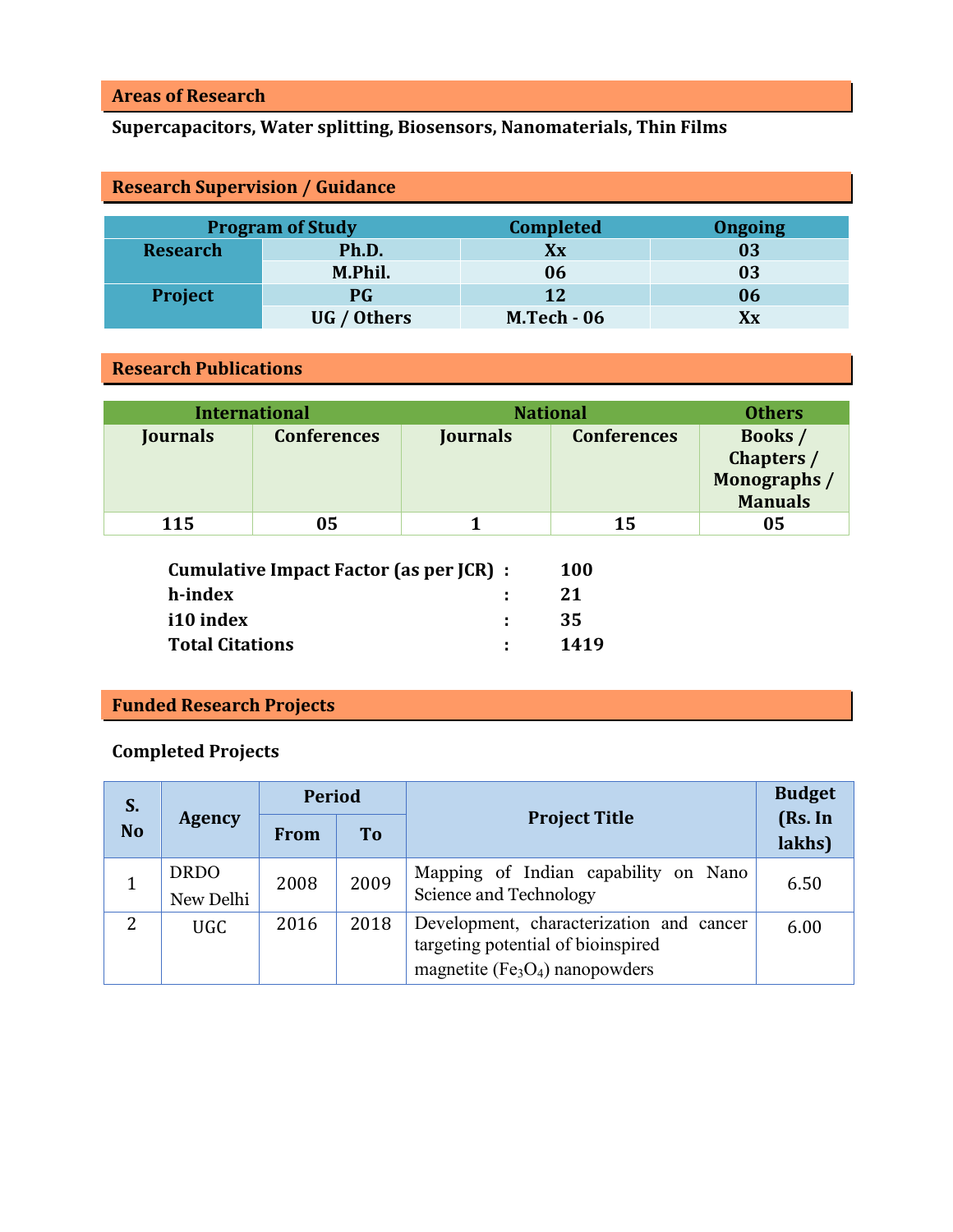#### **Patents Granted**

- 1. Sun Ig Hong, Suresh, J., **Yuvakkumar, R.,** A. Joseph Nathanael., and Sundrarajan, M., Method for Manufacturing ZnO Nanopowder and ZnO Nanopowder Manufactured by the Method, Korean **Patent Number 10-1617994**, Registration No.:1016179940000 Registration Date : 2016.04.27.
- 2. Rajendran, V., Kannan, N., **Yuvakkumar, R.,** Elango V. and Manivasakan, P. A novel approach to prepare crystalline nano molybdenum particles, Indian Patent Ref. No.: 218/CHE/2009 dt. 30.01.2009, Journal No. 33/2010; Publication Date: 13/08/2010. **Patent Number 297894**

#### **Patents Published**

- 1. Rajendran, V., Suryaprabha, R., Shanmuga Priya, D. and **Yuvakkumar, R.,** P. TiO<sup>2</sup> and Neem Doped Chitosan - Hydroxypropyl Methylcellulose Nanocomposite Films for Food Packaging Applications, Indian Patent Ref. No.: 736/CHE/2014 dt. 17.02.2014. Journal No. 33/2010; Publication Date: 21/08/2015.
- 2. Sundrarajan, M., Sun Ig Hong, Suresh, J., **Yuvakkumar, R.,** and Rajiv Gandhi, R. Bioinspired metal oxide nanopowders for biomedical applications, Indian Patent Ref. No.: 3557/CHE/2014 dt. 20.07.2014. Journal No. 33/2010; Publication Date: 01/07/2016.
- 3. Rajendran, V., Kannan, N., and **Yuvakkumar, R.,** Influence of nano silica on the growth and yield of maize crop, Indian Patent Ref. No.: 1135/CHE/2009 dt. 18.05.2009, Journal No. 33/2010; Publication Date: 25/03/2016.

#### **R&D Books**

- 1. **Abstract Book** IUPAC-Sponsored International Conference on Nanomaterials and Nanotechnology (NANO-2010), Macmillan Advanced Research Series (ISBN 023- 033-206-4), Edited by V. Rajendran, P. Manivasakan, **R. Yuvakkumar,** P. Paramasivam, B. Hillebrands and K. E. Geckeler.
- 2. **Compendium on Indian Capability on Nanoscience and Technology,** Published by Macmillan Publishers India Ltd (ISBN 978-935-059-030-0) Edited by V.Rajendran, W.Selvamurthy, K.Saminathan, D.B.S.Sethi, P.Prabu, **R.Yuvakkumar,** P.Manivasakan and P.Paramasivam.
- 3. **Proceeding Book on Applications of Nano Materials: Electronics, Energy and Environment** - IUPAC-Sponsored International Conference on MACRO-AND SUPRAMOLECULAR ARCHITECTURES AND MATERIALS (MAM-12): Nano Systems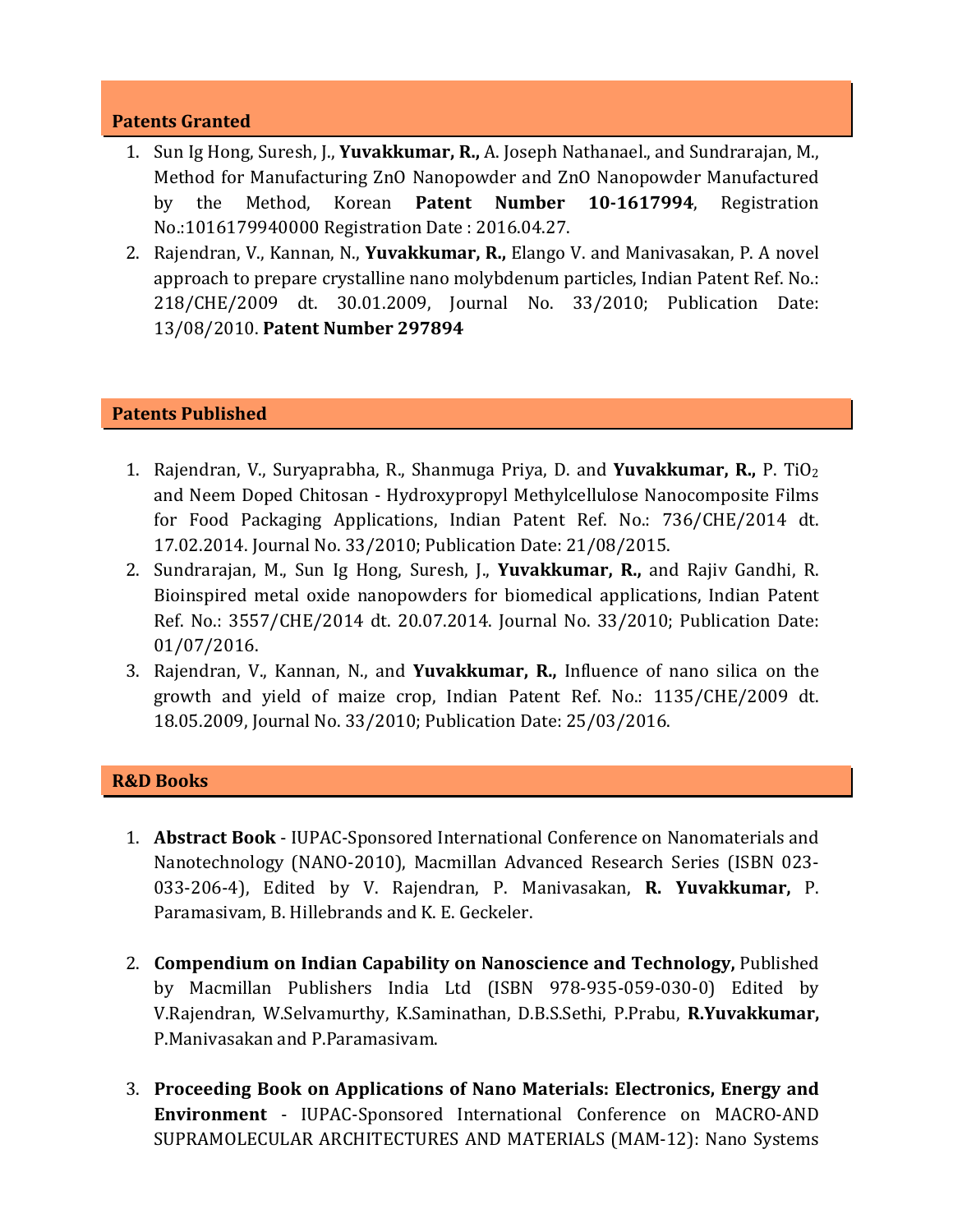and Applications, Bloomsbury Publishing India PVT. Limited (ISBN 978-93-82563- 35-8), Edited by V. Rajendran, **R. Yuvakkumar**, K. Thyagarajah and K.E. Geckeler.

#### **R&D Book Chapters**

- 1. Structural characterization of beryllium and indium oxide powders, **R. Yuvakkumar,** V. Milton, G. Ravi, S.I. Hong, Contemporary Dielectric Materials, Chapter 9, Materials Research Forum, Published online 1/1/2017, 16 pages, DOI: http://dx.doi.org /10.21741/9781945291135-9.
- 2. Synthesis and structural characterization of gallium oxide powders **R. Yuvakkumar,** D. Sidharth, G. Ravi, S.I. Hong, Contemporary Dielectric Materials, Chapter 9, Materials Research Forum, Published online 1/1/2017, 9 pages, DOI: http://dx.doi.org /10.21741/9781945291135-2.

#### **Distinctive Achievements / Awards by Professional Bodies**

- 1. **Young Faculty in Science,** Venus International Research Foundation, India
- 2. **Visiting Fellowship**, 2017-18, 3 months, Jawaharlal Nehru Centre for Advanced Scientific Research, JNCASR, India
- 3. **Brain Korea Research Fellowship,** National Research Foundation, South Korea
- 4. **Senior Research Scientist,** University of Science and Technology, South Korea
- 5. **Young Scientist Award,** Venus International Research Foundation, India

#### **Events organized in leading roles**

Number of Seminars / Conferences / Workshops / Events organized:

1. Organizing Secretary, National Seminar on Advanced Materials Research, Alagappa University, 19th January, 2017.

## **Events organized as an active member**

- 1. Active Member of Organising Committee, INTERNATIONAL CONFERENCE, MAM-2012, November 21-25, 2012.
- 2. Active Member of Organising Committee, DST-INSPIRE PROGRAMME, 2011.
- 3. Active Member of Organising Committee, INTERNATIONAL CONFERENCE, NANO-2010, December 13-16, 2010.
- 4. Active Member of Organising Committee, DST PAC (Project Advisory Committee) Meeting, July 6-9, 2009
- 5. Active Member of Organising Committee, National Symposium on Acoustics NSA 2007, December 5-7, 2007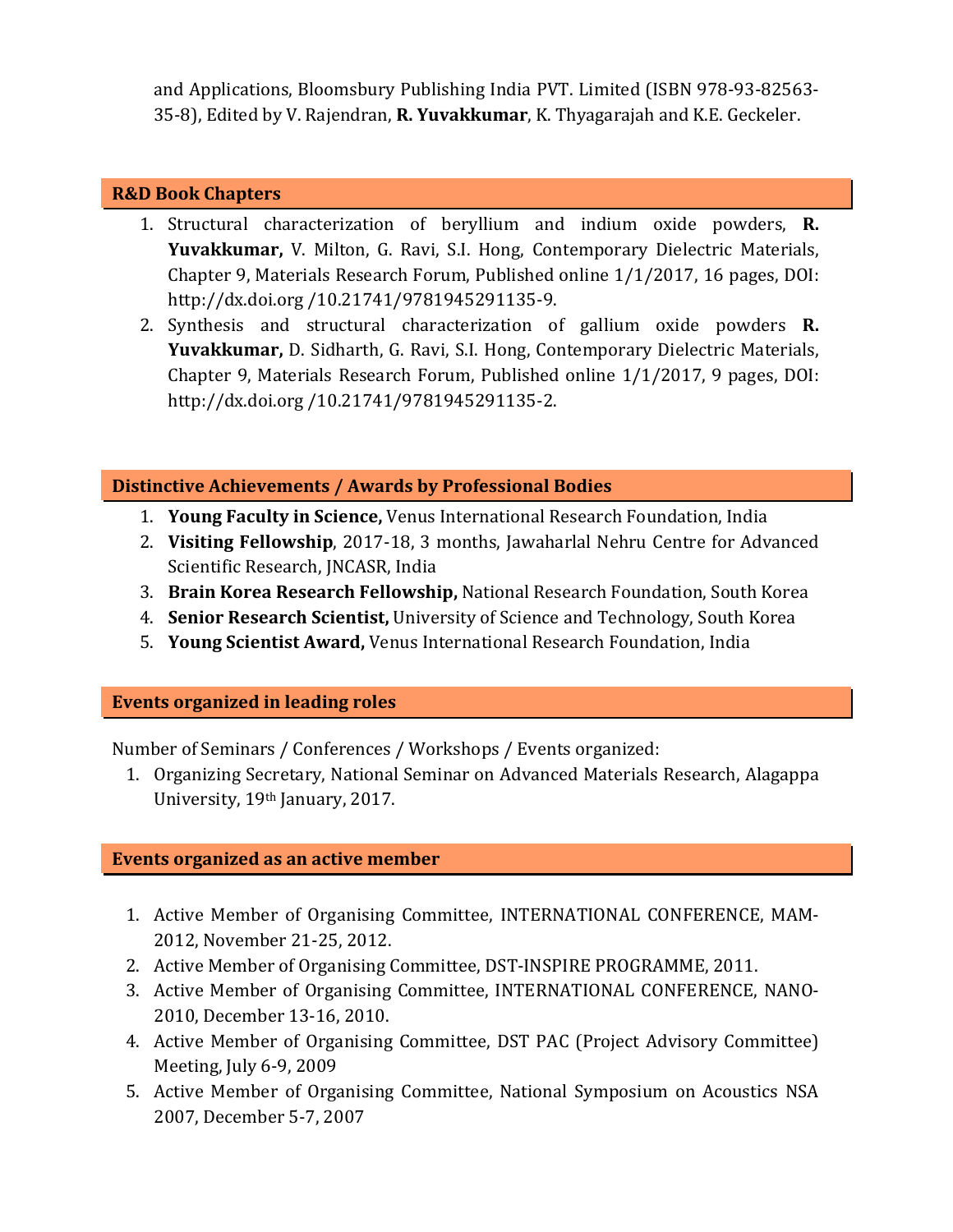- 6. Active Member of Organising Committee, National Symposium Instrumentation'32 (NSI'32), October 24-26, 2007
- 7. Active Member of Organising Committee, ACT NEXT :Noble prize in Physics 2017 at Department of Physics, Alagappa University on 28th March 2018.
- 8. Active Member of Organising Committee, International Conference on momentous role of nanomaterials in renewable energy devices (IC MNRE 2018 ) Alagappa University, Karaikudi, 1-2 March 2018
- 9. Active Member of Organising Committee, Business Oriented Analytical Research and Development (BOARD-2018) at Department of Physics, Alagappa University during 31st January – 1st February 2018.
- 10. Active Member of Organising Committee, National Conference on Futuristic Materials (NCFM-2017) at Department of Physics, Alagappa University during 27 & 28th March 2017.
- 11. Active Member of Organising Committee, National Theme Meet on University-Industry Interface 2017 (NTM U21-2017), Alagappa University during 20th September 2017.
- 12. Active Member of Organising Committee, ACT NEXT :Noble prize in Physics 2016 at Department of Physics, Alagappa University on 28th April 2017.
- 13. Active Member of Organising Committee, Business Oriented Hands-on Training on Analytical Instrumentation (HI-BOAT-2017) at Department of Physics, Alagappa University during 2nd & 3rd March 2017.
- 14. Active Member of Organising Committee, Organized a National Seminar on "Recent Advancements in Frontier Areas of Materials Science" at Department of Physics, Alagappa University, Karaikudi, during 23-24th March, 2016.
- 15. Active Member of Organising Committee, Alagappa University Celebrates Themed Nobel Excellence Talks – 2015 (ACT NEXT-2015) at Department of Physics, Alagappa University on 18th March 2016.

## **Overseas Exposure / Visits**

- 1. **Senior Research Scientist,** Division of Physical Metrology, **Korea Research Institute of Standards and Science, Daejeon 305-600, South Korea**, 2014-2015.
- 2. **Post-Doctoral Researcher,** Department of Nanomaterials and Engineering, **Chungnam National University, Daejeon, South Korea**, 2013- 2014.
- 3. 14th Asian Chemical Congress (14 ACC), Contemporary Chemistry for Sustainability and Economic Sufficiency, 5-8 September 2011, **Bangkok, Thailand**. Yuvakkumar, R., and Rajendran, V. Influence of nano nutrients on heterocyst forming cyanobacterium Anabaena ambigua Rao.
- 4. EMCEM 2014 2nd International conference on Energy Material,Chemical Engineering and Mining Engineering, 11-12 January 2014, **Wuhan, China**. R. Yuvakkumar, J. Suresh, A. Joseph Nathanael, M. Sundrarajan and S.I. Hong A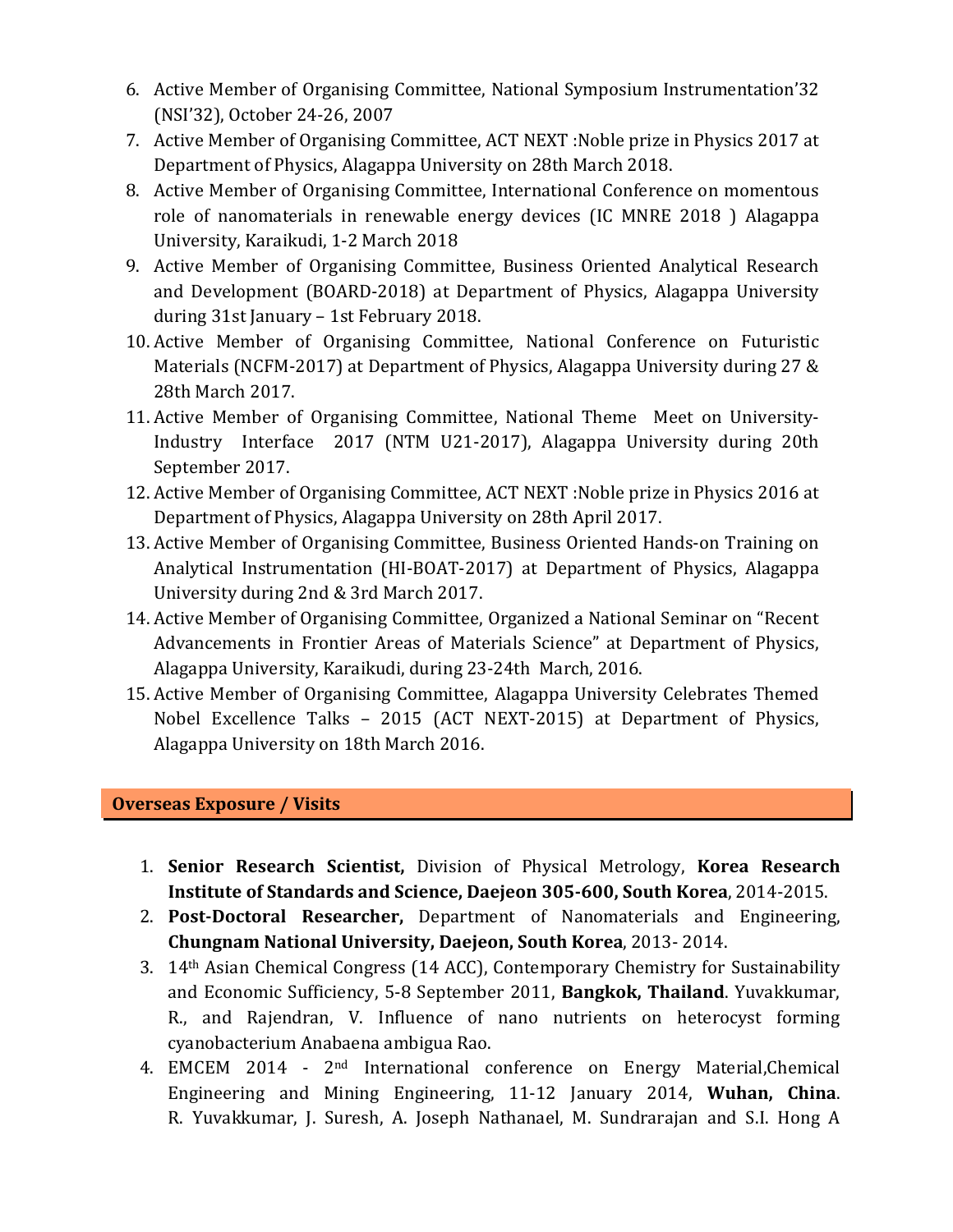comparative study on antibacterial and wash durability behaviour of ZnO and CuO nanoparticles treated cotton fabric using sodium alginate as cross linker.

- 5. 2nd International conference on Mechanics, Dynamic Systems and Material Engineering (MDSME2014), May 24-25, 2014, **Guangzhou, China**. R. Yuvakkumar, J. Suresh and S.I. Hong Green synthesis of zinc oxide nanoparticles.
- 6. The Korean Institute of Metal and Materials / 2014 Spring Meeting, April 24-25, 2014, **Daegu, South Korea**. R. Yuvakkumar, K. Yong Keun, A. Joseph Nathanael and S.I. Hong Rambutan peels promoted biomimetic synthesis of zinc oxide nanocrystals.

#### **Events Participated**

#### **Conferences / Seminars / Workshops:**

- 1. B. Saravanakumar, B. Jansi Rani, G. Ravi, **R. Yuvakkumar\***, Synthesis and characterization of SnO2, Zn-SnO2 & Ag-SnO2 as a pesudocapacitor electrode. International Symposium on Nanomaterials for Clean Energy and Health Applications (ISNCHA-2017), Coimbatore Institute of Technology (CIT)- Coimbatore. (6-8 December 2017).
- 2. B. Saravanakumar, R.Shobana G. Ravi, **R. Yuvakkumar\***, Role of different chelating agent in sysnthesis of copper doped tin oxide (Cu-SnO2) nanopartilces. 2nd International conference on Condensed Matter & Applied Physics (ICC-2017), Govt. Engineering College, Bikaner-Rajastan. (24,25th November 2017).
- 3. B. Saravanakumar, M. Durga, G. Ravi, **R. Yuvakkumar\***, Role of NaOH concentration on synthesis and characterization of β-V2O5 nanorods by Solvothermal method. International Conference on International Conference on Renewable Energy Research & Education -RERE-18. (8 - 10 Feb 2018).
- 4. B.Saravanakumar, C.Selvam, G.Ravi, M.Thambidurai, **R. Yuvakkumar\***, Synthesis and characterization of Ni-MgO for pseudocapacitive Applications. International Conference on RENEWABLE ENERGY SCIENCE & TECHNOLOGY (ICREST-2017), Dept. of Energy Science, Alagappa University-Karaikudi. (10,11th March-2017).
- 5. B. Jansi Rani, B. Saravanakumar, M. Durga, G. Ravi, **R. Yuvakkumar\***, Influence of surfactant on the structural, morphological and optical properties of anatase TiO2 nanoparticles. International Conference on RENEWABLE ENERGY SCIENCE & TECHNOLOGY (ICREST-2017), Dept. of Energy Science, Alagappa University-Karaikudi. (10,11th March-2017)
- 6. B. Jansi Rani, Shilpa P. Raj, G. Ravi, R. Yuvakkumar\*, Surfactant Free SnO<sup>2</sup> Nanoplate Array Synthesis for Supercapacitor Capacitor Applications, International Conference on "RENEWABLE ENERGY RESEARCH & EDUCATION (RERE-2018)" on 9th – 10th Feb 2018 in association with Conn Center for Renewable Energy Research, University of Louisville, KY-USA.
- 7. B. Jansi Rani, B. Saravanakumar, G. Ravi, **R. Yuvakkumar\***, Facile Synthesis of SnO2/α-Fe2O3 Nanocomposite for Supercapacitor Capacitor Applications. 2nd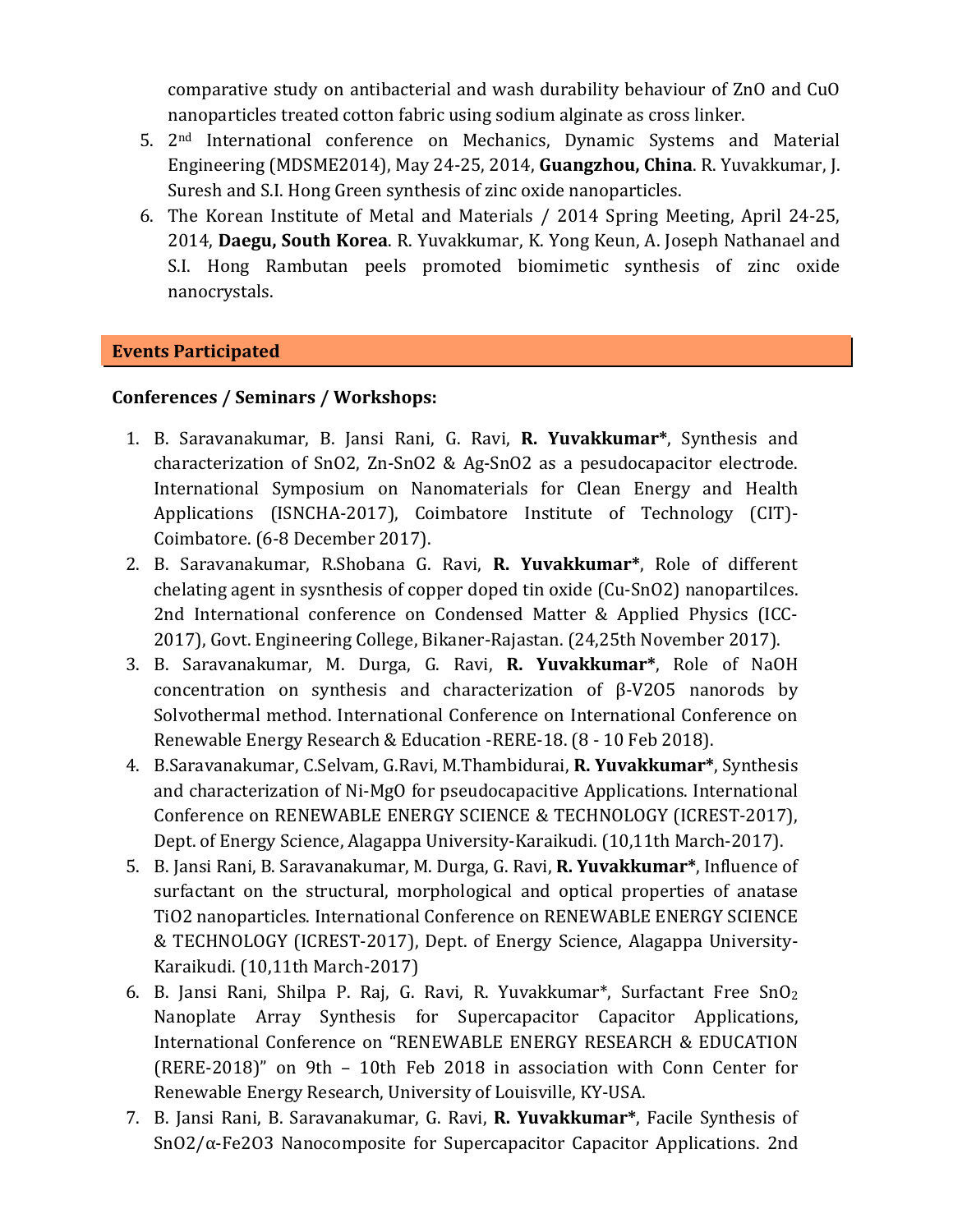International conference on Condensed Matter & Applied Physics (ICC-2017), Govt. Engineering College, Bikaner-Rajastan (24,25th November 2017).

- 8. B. Jansi Rani, B. Saravanakumar, G. Ravi, **R. Yuvakkumar\***, Influence of Sintering Temperature on The Structural and Optical Properties of CuO Nano Particles. International Seminar on Nnaoscience & Technology (ISNST-2016), Mother Teresa Women's University-Kodaikanal. (September 20, 2016).
- 9. B. Jansi Rani, B. Saravanakumar, G. Ravi, **R. Yuvakkumar\*,** Photoelectrochemical Performance of Pristine and Sn doped α-Fe2O3 Nanospheres. International Symposium on Nanomaterials for Clean Energy and Health Applications (ISNCHA-2017), Coimbatore Institute of Technology (CIT)-Coimbatore. (6-8 December 2017).
- 10. B. Jansi Rani, B. Saravanakumar, G. Ravi, R. Yuvakkumar\*, "Influence of Reducing Agent (NaBH4) Concentration on Structural, Optical & Magnetic Properties of NiO Nanoparticles" National Conference on Futuristic Materials (NCFM-2017), Department of Physics, Alagappa University, Karaikudi. (March 27 & 28 - 2017).
- 11. B. Jansi Rani, B. Saravanakumar, G. Ravi, R. Yuvakkumar\*, "Physico-Chemical Properties of Hematite Nanostrutures" National Conference on Systematic Investigations of Structural, Morphological and Optical Properties of Materials (NCSI'16), Department of Physics, Sacred Heart College (Autonomous), Tirupattur, Vellore District. (01/12/2016).
- 12. B. Jansi Rani, B. Saravanakumar, G. Ravi, R. Yuvakkumar\*, "Influence of Calcination Temperature on Structural, Optical & Magnetic Properties of Hematite Nanoparticles" National Seminar on Advanced Materials Research (AMR-2017), Department of Physics, Alagappa University, Karaikudi. (January 19 - 2017).
- 13. **Yuvakkumar R.,** and V., Rajendran A comprehensive review of nanomolybdenum materials preparation, International Symposium on Macroand Supramolecular Architectures and Materials (MAM 2012), India, November 21-25, 2012.
- 14. **Yuvakkumar, R.,** Elango, V., Rajendran, V. and Kannan, N. Preparation and characterization of zero-valent iron nanoparticles, International Conference on Nano Materials and Nano Technology (NANO 2010), India, December 13-16, 2010.
- 15. Rajendran, V., **Yuvakkumar, R.** and Kannan, N. Impact of nano silica powders on the growth of maize crop, International Conference on Food and Agriculture Applications of Nanotechnologies (NANOAGRI 2010), Brazil June 20-25, 2010.
- 16. **Yuvakkumar, R.,** Elango, V., Kannan, N. and Rajendran, V. Impact of nano silica on growth and yield of maize crop, International Conference on Recent Trends in Nano & Bio Sciences (ICORTNBS 2010), Hyderabad, Feb 24-26, 2010.
- 17. **Yuvakkumar, R.,** Elango, V., Kannan, N. and Rajendran, V. Influence of nano silica particles on the growth of maize crop, International Conference on Nano Materials (ICNM-2009), Kottayam, April 06-08, 2009.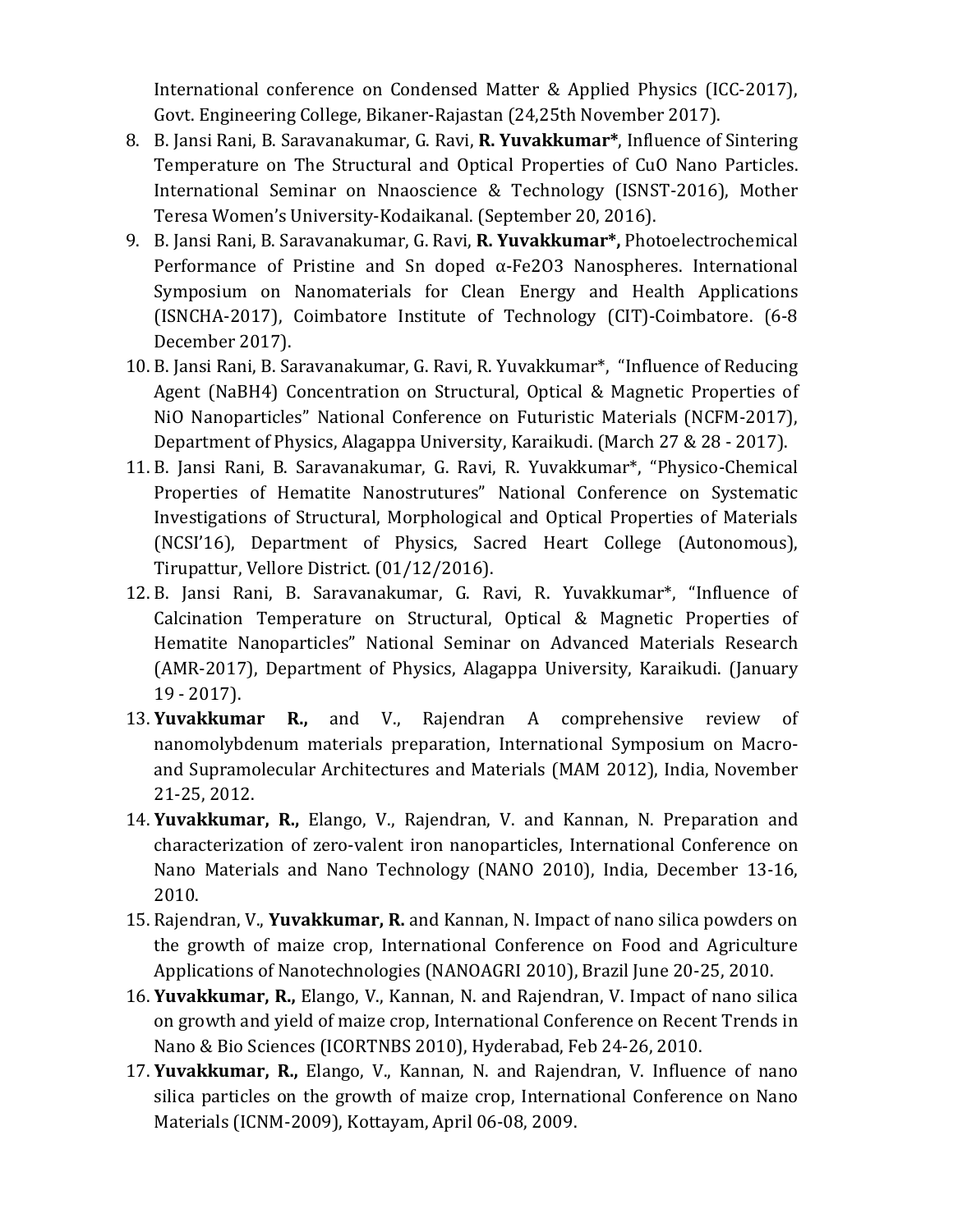#### **Membership in**

#### **Professional Bodies**

- 1. Life Member: Indian Physics Association, Life Membership No. GEN/LM/13172
- 2. Life Member: Solar Energy.
- 3. Life Member: PVR Research Foundation.
- 4. Life Member in Materials Research Society of India
- 5. Life Member in Indian Society of Atomic and Molecular Physics
- 6. Life Member in Society for Advancement of Electrochemical Science and Tech., LF201801129

#### **Editorial Board**

- 1. Journal of Condensed Matter & Materials Physics,
- 2. Micro and Nanosystems
- 3. Journal of Modern and Applied Physics
- 4. Journal of Clinical Breast Cancer Research
- 5. Nanometrics
- 6. Journal of Biological and Chemical Technology

#### **Advisory Board**

- 1. 2017 International Conference on Materials Engineering and Nano Sciences Singapore January 7-9, 2017, International Technical Committee
- 2. 2018 International Conference on Mechanical Manufacturing and Industrial Engineering, MMIE 2018, Kuala Lumpur, Malaysia, International Technical Committee
- 3. 2018 International Conference on Advanced Composite Materials, ICACM 2018, Kuala Lumpur, Malaysia

#### **Academic Bodies (such as Board of Studies etc.,)**

- 1. Board of Studies-Member: B.Sc., Physics, Sri Vasavi College, Erode
- 2. Board of Studies-Member: B.Tech., and M.Tech., Nanoscience and Technology, K.S.R. Rangasamy College of Technology, Tiruchengode

#### **Others**

- 1. Member, Trialect, United States Incorporation, USA
- 2. Doctoral Committee Member, Periyar University
- 3. Doctoral Committee Member, Bharathiyar University
- 4. Doctoral Committee Member, Karunya University

#### **Resource persons in various capacities**

Number of Invited / Special Lectures delivered: 10

#### **Others**

- 1. Articles published in Newspapers / Magazines : 02
- 2. Products developed : 03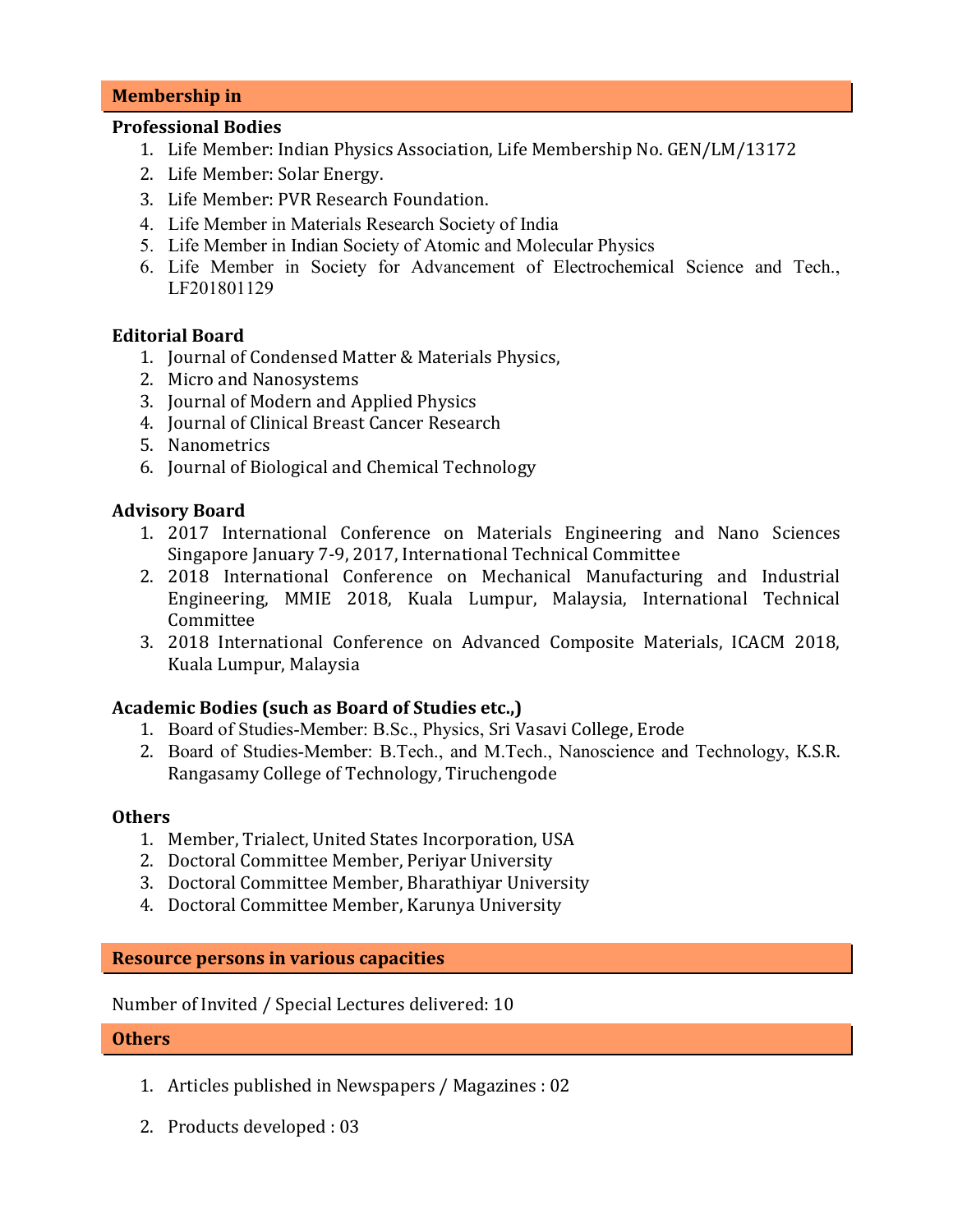## 3. No. of PhD Thesis evaluated : 01

#### 4. No. of PhD Public Viva Voce Examination conducted : 01

# **Research Publications**

| 2019 (24) |                                                                                                                                                                  |  |
|-----------|------------------------------------------------------------------------------------------------------------------------------------------------------------------|--|
| 114       | S Asaithambi, P Sakthivel, M Karuppaiah, R Murugan, R Yuvakkumar, G. Ravi                                                                                        |  |
|           | Preparation of SnO <sub>2</sub> Nanoparticles with Addition of Co Ions for Photocatalytic Activity of Brilliant<br>Green Dye Degradation                         |  |
|           | Journal of Electronic Materials 48 (4), 2183-2194, 2019                                                                                                          |  |
| 113       | P Sakthivel, S Asaithambi, M Karuppaiah, S Sheikfareed, R Yuvakkumar, G. Ravi                                                                                    |  |
|           | Different rare earth (Sm, La, Nd) doped magnetron sputtered CdO thin films for optoelectronic<br>applications                                                    |  |
|           | Journal of Materials Science: Materials in Electronics 30 (10), 9999-10012, 2019                                                                                 |  |
| 112       | BJ Rani, M Praveenkumar, S Ravichandran, V Ganesh, RK Guduru, R. Yuvakkumar                                                                                      |  |
|           | Ultrafine M-doped TiO <sub>2</sub> (M= Fe, Ce, La) nanosphere photoanodes for photoelectrochemical water-<br>splitting applications                              |  |
|           | Materials Characterization 152, 188-203, 2019                                                                                                                    |  |
| 111       | BJ Rani, MP Kumar, S Ravichandran, G Ravi, V Ganesh, RK Guduru, R. Yuvakkumar                                                                                    |  |
|           | WO <sub>3</sub> nanocubes for photoelectrochemical water-splitting applications                                                                                  |  |
|           | Journal of Physics and Chemistry of Solids                                                                                                                       |  |
| 110       | B Jansi Rani, N Dhivya, G Ravi, SS Zance, R Yuvakkumar, SI Hong                                                                                                  |  |
|           | Electrochemical Performance of $\beta$ -Nis $\omega$ Ni(OH) <sub>2</sub> Nanocomposite for Water Splitting Applications                                          |  |
|           | ACS Omega 4 (6), 10302-10310, 2019                                                                                                                               |  |
| 109       | B Saravanakumar, R Shobana, G Ravi, V Ganesh, R Yuvakkumar                                                                                                       |  |
|           | Preparation and electrochemical characterization of $Mo9O26$ nanopowders for supercapacitors<br>applications                                                     |  |
|           | Nano-Structures & Nano-Objects 19, 100340, 2019                                                                                                                  |  |
| 108       | B Saravanakumar, SP Ramacahndran, G Ravi, V Ganesh, RK Guduru, R Yuvakkumar                                                                                      |  |
|           | Electrochemical<br>performances<br>monodispersed<br>spherical<br>CuFe <sub>2</sub> O <sub>4</sub><br>of<br>for<br>nanoparticles<br>pseudocapacitive applications |  |
|           | Volume 168, October 2019, 108798                                                                                                                                 |  |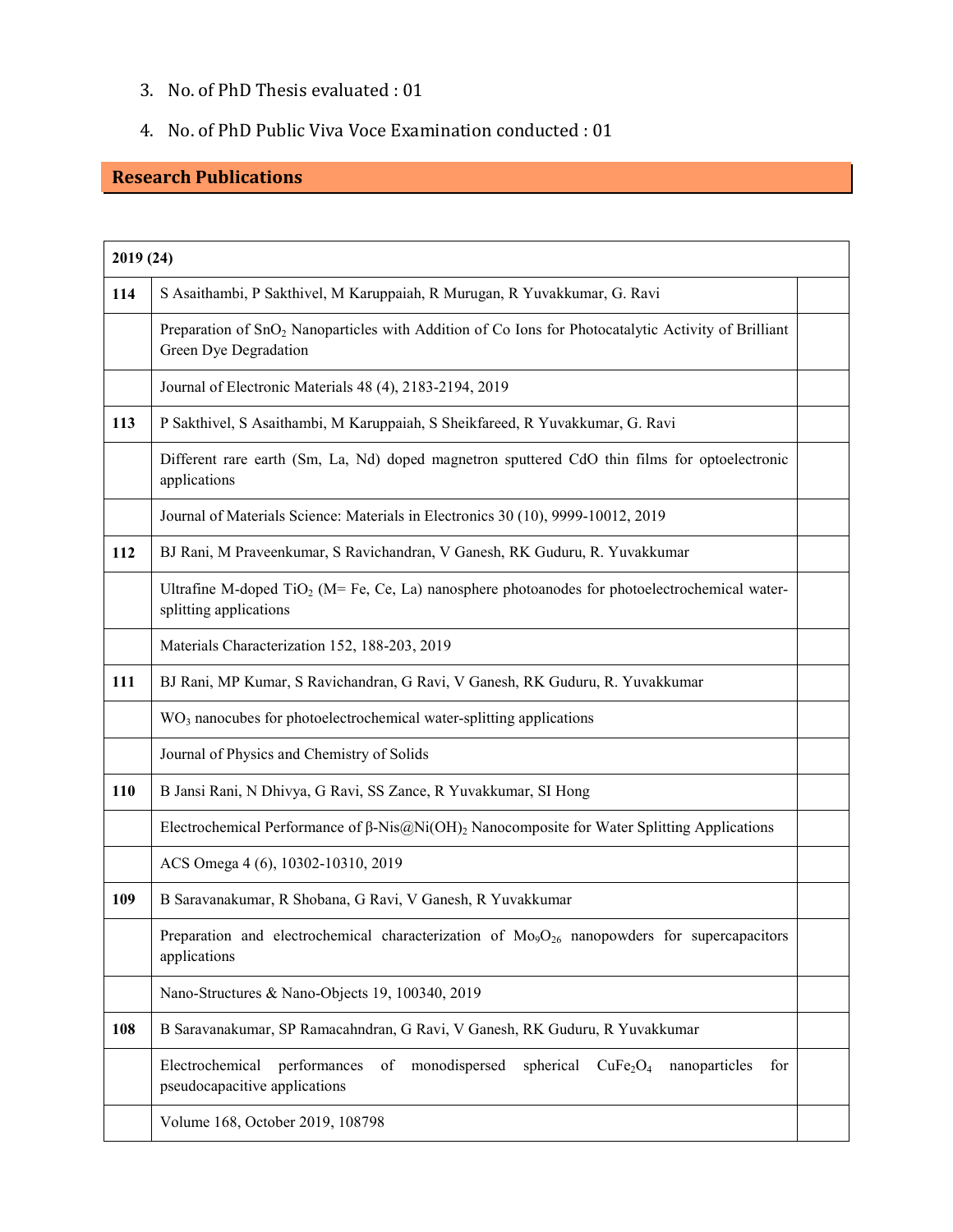| 107 | BJ Rani, A Anusiya, G Ravi, R Yuvakkumar                                                                                                                                     |       |
|-----|------------------------------------------------------------------------------------------------------------------------------------------------------------------------------|-------|
|     | Multi-phase CuBi <sub>2</sub> O <sub>4</sub> @CuO@ $\alpha$ -Bi <sub>2</sub> O <sub>3</sub> nanocomposite electrocatalyst for electrochemical water<br>splitting application |       |
|     | AIP Conference Proceedings 2115 (1), 030573                                                                                                                                  |       |
| 106 | BJ Rani, G Ravi, R Yuvakkumar, SI Hong                                                                                                                                       |       |
|     | Novel $SmMn_2O_5$ hollow long nano-cuboids for electrochemical supercapacitor and water splitting<br>applications                                                            |       |
|     | Vacuum 166, 279-285                                                                                                                                                          |       |
| 105 | BJ Rani, PA Kanjana, G Ravi, R Yuvakkumar, B Saravanakumar                                                                                                                   |       |
|     | Superior electrochemical water oxidation of novel NiS@ FeS2 nanocomposites                                                                                                   |       |
|     | Materials Science in Semiconductor Processing 101, 174-182, 2019                                                                                                             |       |
| 104 | B Jansi Rani, M Praveenkumar, S Ravichandran, G Ravi, Ramesh K Guduru, R Yuvakkumar                                                                                          | 1.340 |
|     | BiVO <sub>4</sub> Nanostructures for Photoelectrochemical (PEC) Solar Water Splitting Applications                                                                           |       |
|     | Journal of Nanoscience and Nanotechnology, Volume 19, Number 11, November 2019, pp. 7427-<br>7435(9)                                                                         |       |
| 103 | B. Jansi Rani, G. Ravi, R. Yuvakkumar, S. Ravichandran, Fuad Ameen, A. Al-Sabri                                                                                              |       |
|     | Efficient, highly stable Zn-doped NiO nanocluster electrocatalysts for electrochemical water<br>splitting applications                                                       |       |
|     | Journal of Sol-Gel Science and Technology, February 2019, Volume 89, Issue 2, pp 500–510                                                                                     |       |
| 102 | R. Uma Maheswari, R. Yuvakkumar, G. Ravi, S. I. Hong                                                                                                                         | 1.340 |
|     | Organic Datura metel leaf extract mediated inorganic rare earth $La2O3$ nanocrystals formation                                                                               |       |
|     | Journal of Nanoscience and Nanotechnology, 19 (7), 4033-4038, 2019                                                                                                           |       |
| 101 | B. Saravanakumar, G. Ravi, V. Ganesh, S. Ravichandran, A. Sakunthala, R. Yuvakkumar                                                                                          | 2.347 |
|     | Low surface energy and pH effect on SnO <sub>2</sub> nanoparticles formation for supercapacitor applications                                                                 |       |
|     | Journal of nanoscience and nanotechnology 19 (6), 3429-3436, 2019                                                                                                            |       |
| 100 | B Saravanakumar, G Ravi, R Yuvakkumar, V Ganesh, RK Guduru                                                                                                                   |       |
|     | Synthesis of polyoxometalates, copper molybdate (Cu <sub>3</sub> Mo <sub>2</sub> O <sub>9</sub> ) nanopowders, for energy storage<br>applications                            |       |
|     | Materials Science in Semiconductor Processing 93, 164-172, 2019                                                                                                              |       |
| 99  | B Saravanakumar, G Ravi, V Ganesh, RK Guduru, R Yuvakkumar                                                                                                                   |       |
|     | $MnCo2O4$ nanosphere synthesis for electrochemical applications                                                                                                              |       |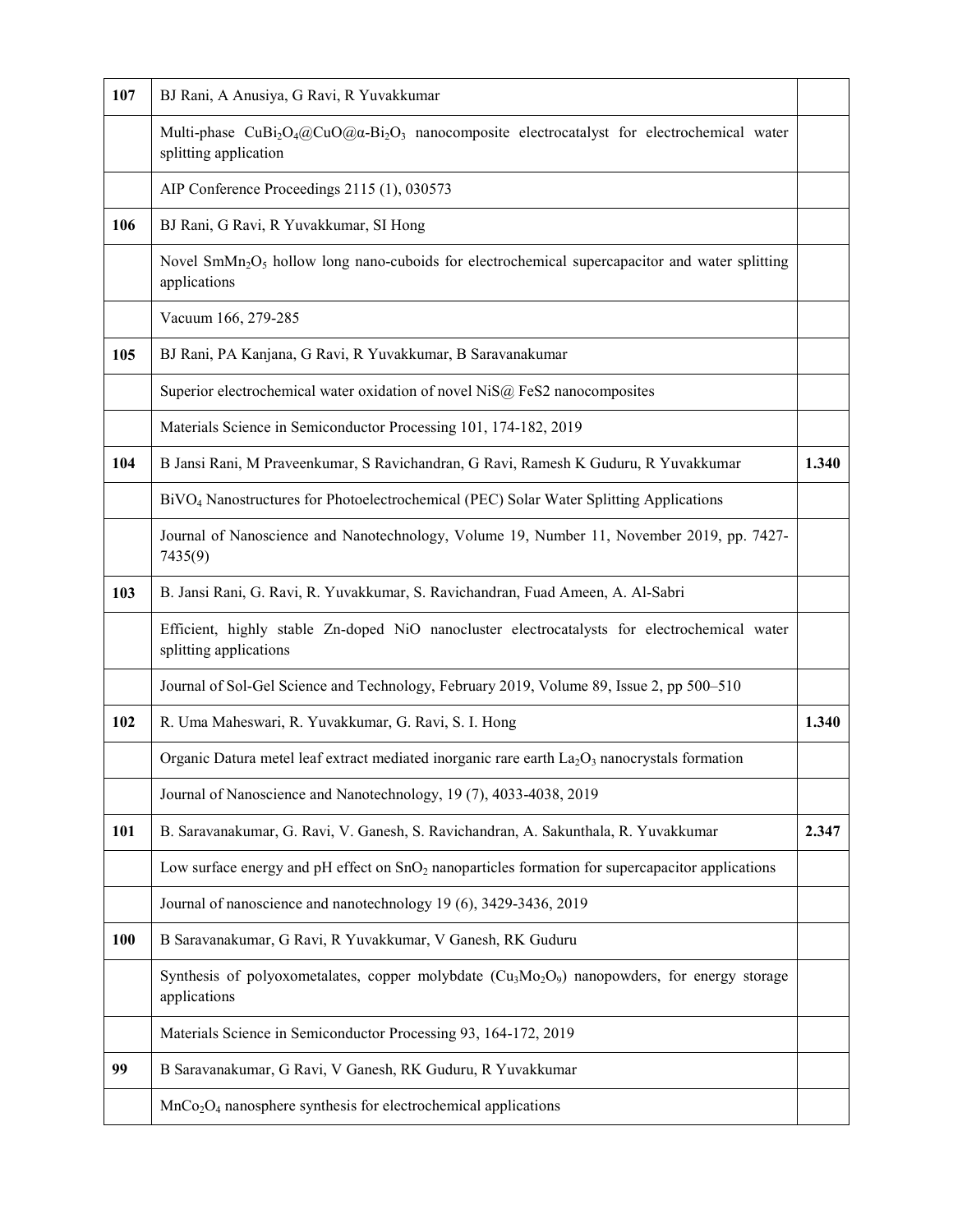|           | Materials Science for Energy Technologies 2 (1), 130-138, 2019                                                                                             |       |
|-----------|------------------------------------------------------------------------------------------------------------------------------------------------------------|-------|
| 98        | BJ Rani, G Ravi, R Yuvakkumar, S Ravichandran, F Ameen, S AlNadhary                                                                                        |       |
|           | Sn doped $\alpha$ -Fe <sub>2</sub> O <sub>3</sub> (Sn= 0, 10, 20, 30 wt%) photoanodes for photoelectrochemical water splitting<br>applications             |       |
|           | Renewable Energy 133, 566-574, 2019                                                                                                                        |       |
| 97        | BJ Rani, MP Kumar, G Ravi, S Ravichandran, RK Guduru, R Yuvakkumar                                                                                         |       |
|           | Electrochemical and photoelectrochemical water oxidation of solvothermally synthesized Zr-doped<br>$\alpha$ -Fe <sub>2</sub> O <sub>3</sub> nanostructures |       |
|           | Applied Surface Science 471, 733-744,2019                                                                                                                  |       |
| 96        | M Karuppaiah, P Sakthivel, S Asaithambi, R Murugan, R Yuvakkumar, G Ravi                                                                                   |       |
|           | Solvent dependent morphological modification of micro-nano assembled $Mn_2O_3/NiO$ composites<br>for high performance supercapacitor applications          |       |
|           | Ceramics International 45 (4), 4298-4307, 2019                                                                                                             |       |
| 95        | M Karuppaiah, P Sakthivel, S Asaithambi, R Murugan, R Yuvakkumar, G Ravi                                                                                   |       |
|           | Formation of one dimensional nanorods with microsphere of $MnCO3$ using Ag as dopant to enhance<br>the performance of pseudocapacitors                     |       |
|           | Materials Chemistry and Physics                                                                                                                            |       |
| 94        | B. Saravanakumar, T. Priyadharshini, G. Ravi, V. Ganesh, A. Sakunthala, R. Yuvakkumar                                                                      | 2.347 |
|           | Hydrothermal synthesis and electrochemical properties of ZnCo <sub>2</sub> O <sub>4</sub> nanospheres                                                      |       |
|           | Ionics, 25 (1), 353-360, 2019                                                                                                                              |       |
| 93        | BJ Rani, A Anusiya, M Praveenkumar, S Ravichandran, RK Guduru,                                                                                             |       |
|           | Ag implanted ZnO hierarchical nanoflowers for photoelectrochemical water-splitting applications                                                            |       |
|           | Journal of Materials Science: Materials in Electronics 30 (1), 731-745                                                                                     |       |
| 92        | B Saravanakumar, SP Ramachandran, G Ravi, V Ganesh, A Sakunthala,                                                                                          |       |
|           | Transition mixed-metal molybdates $(MnMoO4)$ as an electrode for energy storage applications                                                               |       |
|           | Applied Physics A 125 (1), 6, 2019                                                                                                                         |       |
| 91        | A Anusiya, BJ Rani, G Ravi, R Yuvakkumar, S Ravichandran, V Ganesh,                                                                                        | 1.860 |
|           | Transition-Metal Element (Ni, Co)-Doped MgO Microflowers for Electrochemical Biosensor<br>Applications                                                     |       |
|           | JOM 71 (1), 279-284, 2019                                                                                                                                  |       |
| 2018 (26) |                                                                                                                                                            |       |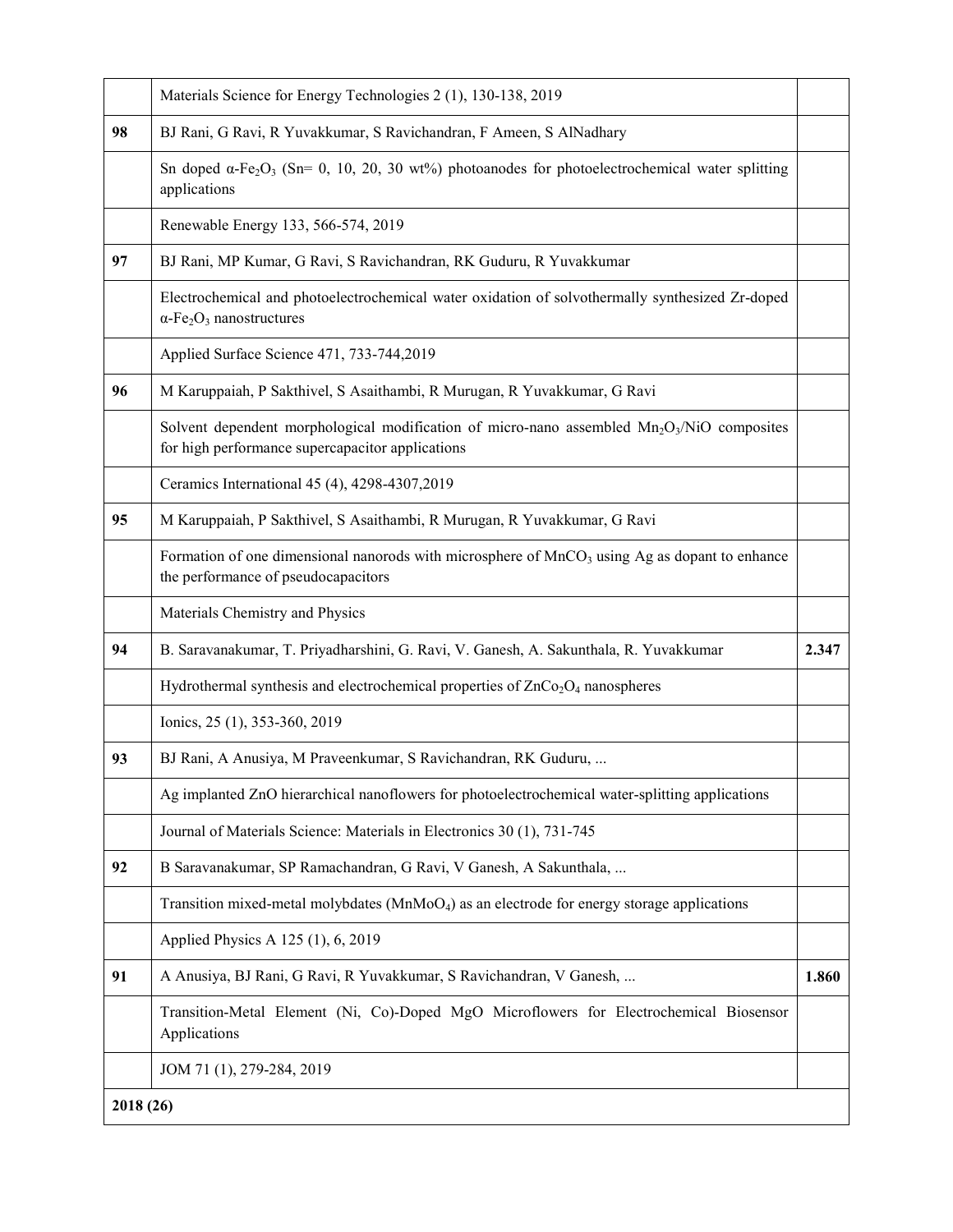| 90 | Ponnuchamy Kumar, Rathinam Yuvakumar, Vijayakumar Sekar, Baskaralingam Vaseeharan                                          | 2.210 |
|----|----------------------------------------------------------------------------------------------------------------------------|-------|
|    | Cytotoxicity of phloroglucinol engineered silver (Ag) nanoparticles against MCF-7 breast cancer<br>cell lines              |       |
|    | Materials Chemistry and Physics, 220, 40-408, 2019                                                                         |       |
| 89 | Sami AlYahya, B. Jansi Rani, G. Ravi, R. Yuvakkumar, A. Arun, Fuad Ameen, S. AlNadhary                                     | 2.019 |
|    | Size dependent magnetic and antibacterial properties of solvothermally synthesized cuprous oxide<br>$(Cu2O)$ nanocubes     |       |
|    | Journal of Materials Science: Materials in Electronics 29 (20), 17622-17629, 2018                                          |       |
| 88 | B Saravanakumar, C Selvam, G Ravi, M Thambidurai, R Yuvakkumar                                                             |       |
|    | Role of NaOH concentration on synthesis and characterization of $\beta$ -V2O5 nanorods by solvothermal<br>method           |       |
|    | AIP Conference Proceedings 1992 (1), 040028, 2018                                                                          |       |
| 87 | BJ Rani, SP Raj, G Ravi, R Yuvakkumar                                                                                      |       |
|    | Surfactant free SnO2 nanoplate array synthesis for supercapacitor applications                                             |       |
|    | AIP Conference Proceedings 1992 (1), 030007, 2018                                                                          |       |
| 86 | B. Saravanakumar, A. Anusiya, B. Jansi Rani, G. Ravi, R. Yuvakkumar                                                        |       |
|    | Role of different chelating agent in synthesis of copper doped tin oxide (Cu-SnO <sub>2</sub> ) nanoparticles              |       |
|    | AIP Conference Proceedings 1953, 030192 (2018); https://doi.org/10.1063/1.5032527                                          |       |
| 85 | R. Shobana, B. Saravanakumar, G. Ravi, R. Yuvakkumar                                                                       |       |
|    | Effect of CTAB concentration on synthesis of nickel doped manganese oxide nanoparticles                                    |       |
|    | AIP Conference Proceedings 1953, 030167 (2018); https://doi.org/10.1063/1.5032502                                          |       |
| 84 | B. Jansi Rani, B. Saravanakumar, G. Ravi, R. Yuvakkumar                                                                    |       |
|    | Facile synthesis of $SnO_2/\alpha$ -Fe <sub>2</sub> O <sub>3</sub> nanocomposite for supercapacitor capacitor applications |       |
|    | AIP Conference Proceedings 1953, 030111 (2018); https://doi.org/10.1063/1.5032446                                          |       |
| 83 | B.C.M.A. Ashwin, G. Sivaraman, T. Stalin, R. Yuvakkumarc, P. Muthu Mareeswaran                                             | 3.165 |
|    | Selective and sensitive fluorescent sensor for Pd2+ using coumarin 460 for real-time and biological<br>applications        |       |
|    | Journal of Photochemistry and Photobiology B: Biology, Volume 183, June 2018, Pages 302-308                                |       |
| 82 | B Saravanakumar, SP Ramachandran, G Ravi, V Ganesh, S Ravichandran, P Muthu Mareeswaran,<br>R Yuvakkumar                   |       |
|    | Enhanced pseudocapacitive performance of SnO2, Zn-SnO2, and Ag-SnO2 nanoparticles                                          |       |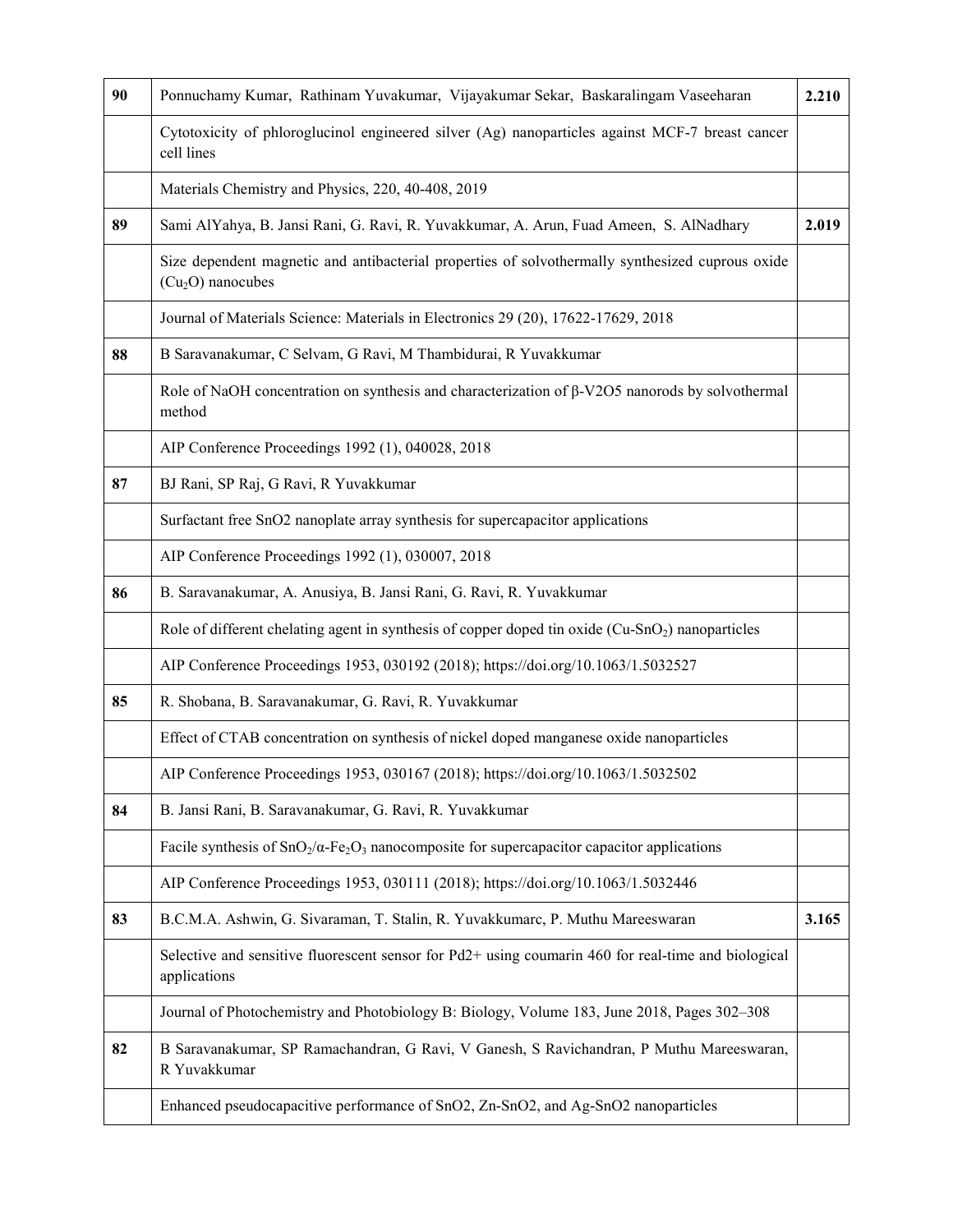|    | Ionics 24 (12), 4081-4092                                                                                                                         |       |
|----|---------------------------------------------------------------------------------------------------------------------------------------------------|-------|
| 81 | B. Saravanakumar, R. Shobana, G. Ravi, V. Ganesh, R. Yuvakkumar                                                                                   | 1.566 |
|    | Pseudocapacitive $NiO/NiSnO3$ electrode for supercapacitor applications                                                                           |       |
|    | Journal of Electronic Materials, Online                                                                                                           |       |
| 80 | B Saravanakumar, G Ravi, V Ganesh, Fuad Ameen, A Al-Sabri, R Yuvakkumar                                                                           | 1.575 |
|    | Surfactant assisted zinc doped tin oxide nanoparticles for supercapacitor applications                                                            |       |
|    | Journal of Sol-Gel Science and Technology, June 2018, Volume 86, Issue 3, pp 521-535                                                              |       |
| 79 | B. Jansi Rani, B. Saravanakumar, G. Ravi, A. Sakunthala, R. Yuvakkumar                                                                            | 1.455 |
|    | Pure and cobalt substituted zinc ferrite magnetic ceramics for super capacitor application                                                        |       |
|    | Applied Physics A 124 (7), 511, 2018                                                                                                              |       |
| 78 | B. Jansi Rani, G. Ravi, S. Ravichandran, V. Ganesh, Fuad Ameen, A. Al-Sabri, R. Yuvakkumar                                                        | 2.951 |
|    | Electrochemically active $XWO_4$ (X=Co, Cu, Mn, Zn) nanostructure for water splitting applications                                                |       |
|    | Applied Nanoscience, 8, 1241-1258, 2018 https://doi.org/10.1007/s13204-018-0780-2                                                                 |       |
| 77 | Eadi Sunil Babu; B Saravanakumar; G Ravi; R Yuvakkumar; V Ganesh; Ramesh K. Guduru;<br>Sungjin Kim                                                | 2.019 |
|    | Zinc oxide nanotips growth by controlling vapor deposition on substrates                                                                          |       |
|    | of<br>Journal<br>Materials<br>Science:<br>Materials<br>Electronics<br>29<br>(8),<br>6149-6156,<br>in<br>https://doi.org/10.1007/s10854-018-8589-z |       |
| 76 | R. Uma Maheswari, B. Jansi Rani, G. Ravi, R. Yuvakkumar, Fuad Ameen, A. Al-sabri                                                                  | 1.575 |
|    | Structural, morphological, optical and antibacterial properties of pentagon CuO nanoplatelets                                                     |       |
|    | Journal of Sol-Gel Science and Technology 87 (3), 515-527                                                                                         |       |
| 75 | Eadi Sunil Babu, B. Jansi Rani, G. Ravi, R. Yuvakkumar, Ramesh K. Guduru, V. Ganesh, Sungjin<br>Kim                                               | 2.269 |
|    | Novel NiWO <sub>4</sub> nanoberries morphology effect on photoelectrochemical properties                                                          |       |
|    | Materials Letters, Volume 220, 1 June 2018, Pages 209-212                                                                                         |       |
| 74 | B. Jansi Rani, M. Ravina, G. Ravi, V. Ganesh, S. Ravichandran, R. Yuvakkumar                                                                      |       |
|    | Ferrimagnetisms in cobalt ferrite $(CoFe2O4)$ nanoparticles                                                                                       |       |
|    | Nano-Structures & Nano-Objects, Volume 14, April 2018, Pages 84–91                                                                                |       |
| 73 | B. Jansi Rani, M. Ravina, G. Ravi, S. Ravichandran, V. Ganesh, R. Yuvakkumar                                                                      |       |
|    | Synthesis and characterization of Hausmannite $(Mn_3O_4)$ nanostructures                                                                          |       |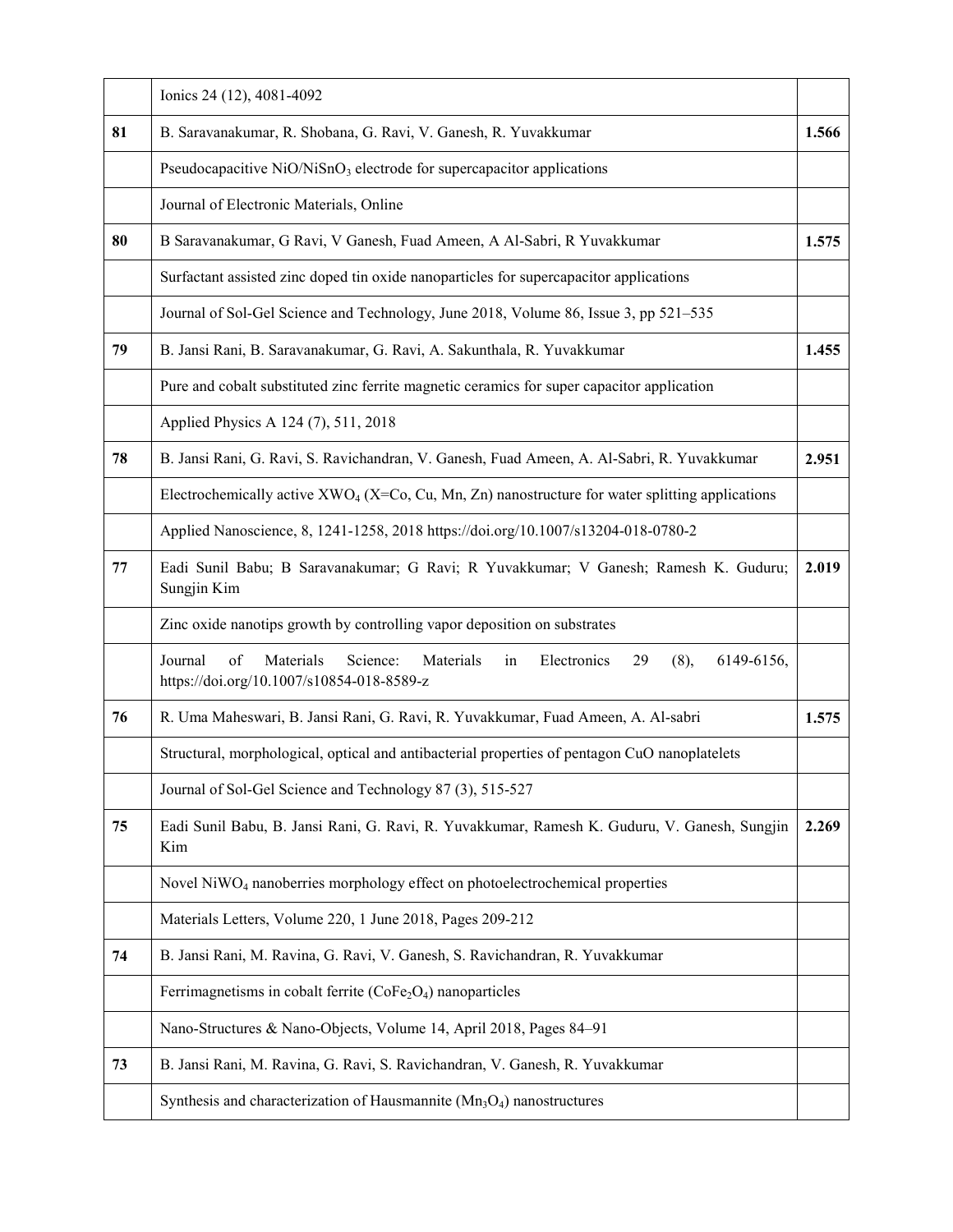|          | Surf Int, Volume 11, June 2018, Pages 28-36                                                                                           |       |
|----------|---------------------------------------------------------------------------------------------------------------------------------------|-------|
| 72       | R. Yuvakkumar, Jae Sook Song, Sun Ig Hong                                                                                             |       |
|          | Enviroment-friendly synthesis of nanocrystalline nickel oxide and its antibacterial properties                                        |       |
|          | Korean J. Mater. Res. Vol. 28, No. 1 (2018)                                                                                           |       |
| 71       | B. Jansi Rani, M. Durga, G. Ravi, P. Krishnaveni, V. Ganesh, S. Ravichandran, R. Yuvakkumar                                           | 1.455 |
|          | Temperature dependent physico-chemical properties of $MgFe2O4$ nanopowders                                                            |       |
|          | Applied Physics A (2018) 124, 1-10                                                                                                    |       |
| 70       | Eadi Sunil Babu, B. Jansi Rani, G. Ravi, R. Yuvakkumar, Ramesh K. Guduru, S. Ravichandran,<br>Faud Ameen, Sungjin Kim, Heung Woo Jeon | 2.269 |
|          | Vertically aligned Cu-ZnO nanorod arrays for water splitting applications                                                             |       |
|          | Materials Letters, Volume 222, 58-61 (2018)                                                                                           |       |
| 69       | P. Vishnukumar, B. Saravanakumar, G. Ravi, V. Ganesh, Ramesh K. Guduru, R. Yuvakkumar                                                 | 2.269 |
|          | Synthesis and Characterization of $NiO/Ni3V2O8$ Nanocomposite for Supercapacitor Applications                                         |       |
|          | Materials Letters, Volume 219, 15 May 2018, Pages 114-118                                                                             |       |
| 68       | B. Jansi Rani, B. Saravanakumar, G. Ravi, V. Ganesh, S. Ravichandran, R. Yuvakkumar                                                   | 2.019 |
|          | Structural, optical and magnetic properties of CuFe <sub>2</sub> O <sub>4</sub> nanoparticles                                         |       |
|          | Journal of Materials Science: Materials in Electronics, (2018) 29: 1975-1984                                                          |       |
| 67       | B Saravanakumar, S P Ramachandran, G Ravi, V Ganesh, Ramesh K Guduru and R Yuvakkumar                                                 | 1.068 |
|          | Electrochemical characterization of FeMnO <sub>3</sub> microspheres as potential material for energy storage<br>applications          |       |
|          | Mater. Res. Express 5 (2018) 015504                                                                                                   |       |
| 66       | T. Priyadharshini, B. Saravanakumar, G. Ravi, A. Sakunthala, R. Yuvakkumar                                                            | 1.340 |
|          | Hexamine role on pseudocapacitive behaviour of cobalt oxide $(Co3O4)$ nanopowders                                                     |       |
|          | Journal of Nanoscience and Nanotechnology, 18, 4093-4099 (2018)                                                                       |       |
| 65       | B. Jansi Rani, B. Saravanakumar, G. Ravi, A. Sakunthala, R. Yuvakkumar                                                                | 1.340 |
|          | Structural, optical and magnetic properties of NiO nanopowders                                                                        |       |
|          | Journal of Nanoscience and Nanotechnology, 18, 4658-4666 (2018)                                                                       |       |
| 2017(11) |                                                                                                                                       |       |
| 64       | Rani, B.J, Raj, S.P, Saravanakumar, B, Ravi, G, Ganesh, V, Ravichandran, S, Yuvakkumar, R                                             | 3.582 |
|          | Controlled synthesis and electrochemical properties of Ag-doped $Co3O4$ nanorods                                                      |       |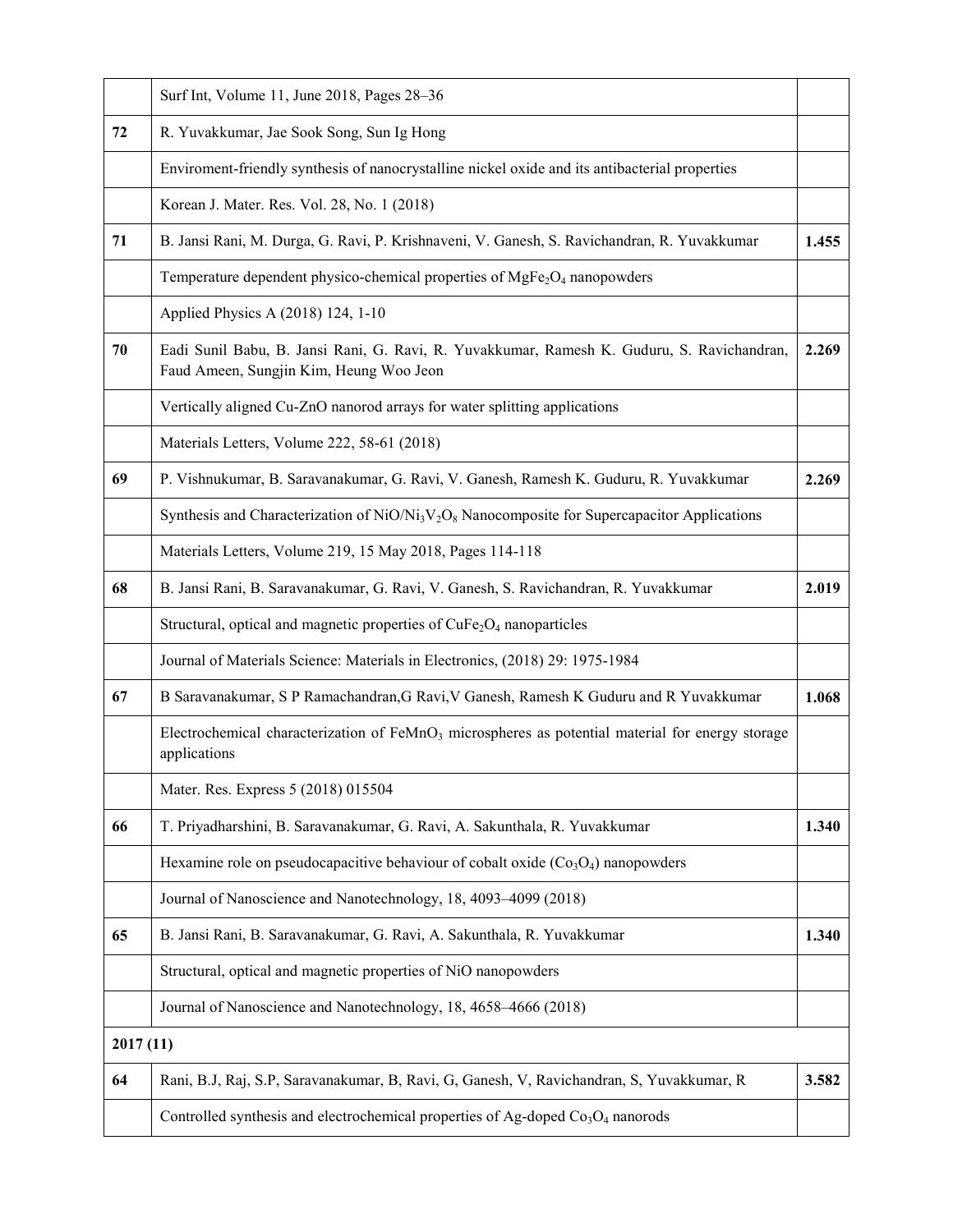|    | International Journal of Hydrogen Energy, Volume 42, Issue 50, 14 December 2017, Pages 29666-<br>29671                                                                            |       |
|----|-----------------------------------------------------------------------------------------------------------------------------------------------------------------------------------|-------|
| 63 | Murugan, R, Ravi, G, Yuvakkumar, R, Rajendran, S, Maheswari, N, Muralidharan, G, Hayakawa, Y                                                                                      | 2.986 |
|    | Pure and Co doped $CeO2$ nanostructure electrodes with enhanced electrochemical performance for<br>energy storage applications                                                    |       |
|    | Ceramics International. Volume 43, Issue 13, 2017, Pages 10494-10501                                                                                                              |       |
| 62 | B. Jansi Rani, R. Mageswari, G. Ravi, V. Ganesh, R. Yuvakkumar                                                                                                                    | 1.860 |
|    | Design, Fabrication, and Characterization of Hematite ( $\alpha$ -Fe <sub>2</sub> O <sub>3</sub> ) Nanostructures                                                                 |       |
|    | JOM, Vol. 69, pp 2508-2514, 2017.                                                                                                                                                 |       |
| 61 | B. Saravanakumar, S. Muthulakshmi, G. Ravi, V. Ganesh, A. Sakunthala, R. Yuvakkumar                                                                                               | 1.455 |
|    | Surfactant effect on synthesis and electrochemical properties of nickel doped magnesium oxide (Ni-<br>MgO) for supercapacitor applications                                        |       |
|    | Applied Physics A, Vol. 123, pp. 697, 2017.                                                                                                                                       |       |
| 60 | B. Saravanakumar, S. Muthulakshmi, G. Ravi, V. Ganesh, A. Sakunthala, R. Yuvakkumar                                                                                               | 3.133 |
|    | Electrochemical properties of rice-like copper manganese oxide $(CuMn_2O_4)$ nanoparticles for<br>pseudocapacitor applications                                                    |       |
|    | Journal of Alloys and Compounds 723 (2017) 115-122                                                                                                                                |       |
| 59 | B. Saravanakumar, T. Priyadharshini, G. Ravi, V. Ganesh, A. Sakunthala, R. Yuvakkumar                                                                                             | 1.575 |
|    | Hydrothermal synthesis of spherical $NiCO2O4$ nanoparticles as a positive electrode for<br>pseudocapacitor applications                                                           |       |
|    | Journal of Sol-Gel Science and Technology, Vol. 84, pp 297-305, 2017.                                                                                                             |       |
| 58 | B. Jansi Rani, R. Mageswari, G. Ravi, V. Ganesh, R. Yuvakkumar                                                                                                                    | 2.019 |
|    | Physico-chemical properties of pure and zinc incorporated cobalt nickel mixed ferrite $(Zn_xCo_{0.005}$<br>$_{x}Ni_{0.005}Fe_{2}O_{4}$ , where x=0, 0.002, 0.004 M) nanoparticles |       |
|    | Journal of Materials Science: Materials in Electronics, Vol. 28, pp. 16450–16458, 2017.                                                                                           |       |
| 57 | B. Saravanakumar, S.P. Ramachandran, G. Ravi, V. Ganesh, A. Sakunthala, R. Yuvakkumar                                                                                             | 2.269 |
|    | Morphology dependent electrochemical capacitor performance of NiMoO <sub>4</sub> nanoparticles                                                                                    |       |
|    | Materials Letters, Vol. 209, pp. 1-4, 2017.                                                                                                                                       |       |
| 56 | M. Ramachandran, B. Saravanakumar, G. Ravi, V. Ganesh, A. Sagunthala, R. Yuvakkumar                                                                                               | 2.019 |
|    | Hexamine and PEG-400 effect on $\alpha$ -MoO <sub>3</sub> nanoparticle synthesis for pseudo capacitance<br>applications                                                           |       |
|    | Journal of Materials Science: Materials in Electronics, Vol. 28, pp. 13780-13786, 2017.                                                                                           |       |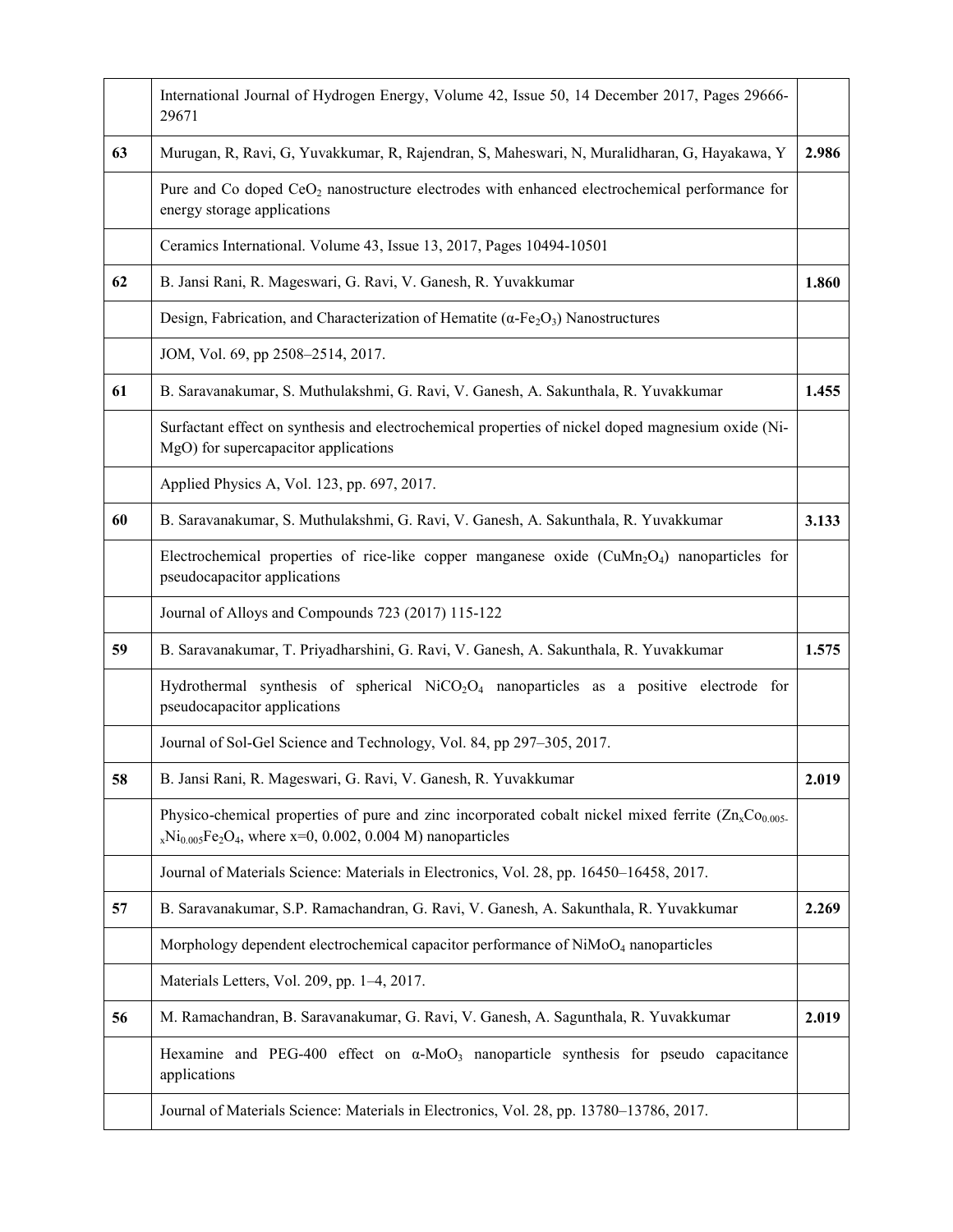| 55       | B. Saravanakumar, B. Jansi Rani, G. Ravi, A. Sakunthala, R. Yuvakkumar                                                                                                        |       |  |
|----------|-------------------------------------------------------------------------------------------------------------------------------------------------------------------------------|-------|--|
|          | Influence of reducing agent concentration on the structure, morphology and ferromagnetic properties<br>of hematite ( $\alpha$ -Fe <sub>2</sub> O <sub>3</sub> ) nanoparticles |       |  |
|          | Journal of Materials Science: Materials in Electronics, Vol. 28, pp. 8093-8100, 2017.                                                                                         |       |  |
| 54       | B. Saravanakumar, B. Jansi Rani, G. Ravi, M. Thambidurai, R. Yuvakkumar                                                                                                       | 2.357 |  |
|          | Reducing agent (NaBH <sub>4</sub> ) dependent structure, morphology and magnetic properties of nickel ferrite<br>$(NiFe2O4)$ nanorods                                         |       |  |
|          | Journal of Magnetism and Magnetic materials, Vol. 428, pp.78–85, 2017                                                                                                         |       |  |
| 2016(3)  |                                                                                                                                                                               |       |  |
| 53       | R. Yuvakkumar, Jae Sook Song, Pyung Woo Shin, Sun Ig Hong                                                                                                                     |       |  |
|          | Enviroment-Friendly Synthesis of Nanocrystalline Zinc Oxide Particles Using Fruit Peel Extract                                                                                |       |  |
|          | Korean J. Mater. Res. Vol. 26, No. 6, 311-319, 2016                                                                                                                           |       |  |
| 52       | R Yuvakkumar, SI Hong                                                                                                                                                         |       |  |
|          | Structural and toxic effect investigation of vanadium pentoxide                                                                                                               |       |  |
|          | Materials Science and Engineering: C, Vol. 65, pp. 419-424, 2016                                                                                                              |       |  |
| 51       | R. Rajesh Kanna, N. R. Dhineshbabu, P. Paramasiyam, R. Yuvakkumar, V. Rajendran                                                                                               | 1.340 |  |
|          | Synthesis of geikilite (MgTiO <sub>3</sub> ) nanoparticles via solgel method and studies on their structural and<br>optical properties                                        |       |  |
|          | Journal of Nanoscience and Nanotechnology, Vol.15, pp. 2523-2530, 2015                                                                                                        |       |  |
| 2015(10) |                                                                                                                                                                               |       |  |
| 50       | R. Yuvakkumar, P. Peranantham, A. Joseph Nathanael, D. Nataraj, D. Mangalaraj, S.I. Hong                                                                                      | 1.340 |  |
|          | Macroparticles Reduction Using Filter Free Cathodic Vacuum Arc Deposition Method in ZnO Thin<br>Films                                                                         |       |  |
|          | Journal of Nanoscience and Nanotechnology, Vol.15, pp. 2523-2530, 2015                                                                                                        |       |  |
| 49       | R. Yuvakkumar, J. Suresh, B. Saravanakumar, A. Joseph Nathanael, V. Rajendran, S.I. Hong                                                                                      | 2.129 |  |
|          | Rambutan peels promoted biomimetic synthesis of bioinspired zinc oxide nanochains for biomedical<br>applications                                                              |       |  |
|          | Spectrochimica Acta Part A: Molecular and Biomolecular Spectroscopy, Vol. 137, pp. 250-258,<br>2015 (Research Highlighted in Global Medical Discovery Magazine)               |       |  |
| 48       | R. Yuvakkumar, S.I. Hong                                                                                                                                                      | 1.966 |  |
|          | Incubation and aging effect on cassiterite type tetragonal rutile SnO <sub>2</sub> nanocrystals                                                                               |       |  |
|          | Journal of Materials Science: Materials in Electronics, Vol. 26, pp. 2305-2310, 2015                                                                                          |       |  |
| 47       | R. Yuvakkumar, J. Suresh, B. Saravanakumar, A. Joseph Nathanael, V. Rajendran, S.I. Hong                                                                                      |       |  |
|          | An environment benign biomimetic synthesis of mesoporous NiO concentric stacked doughnuts                                                                                     |       |  |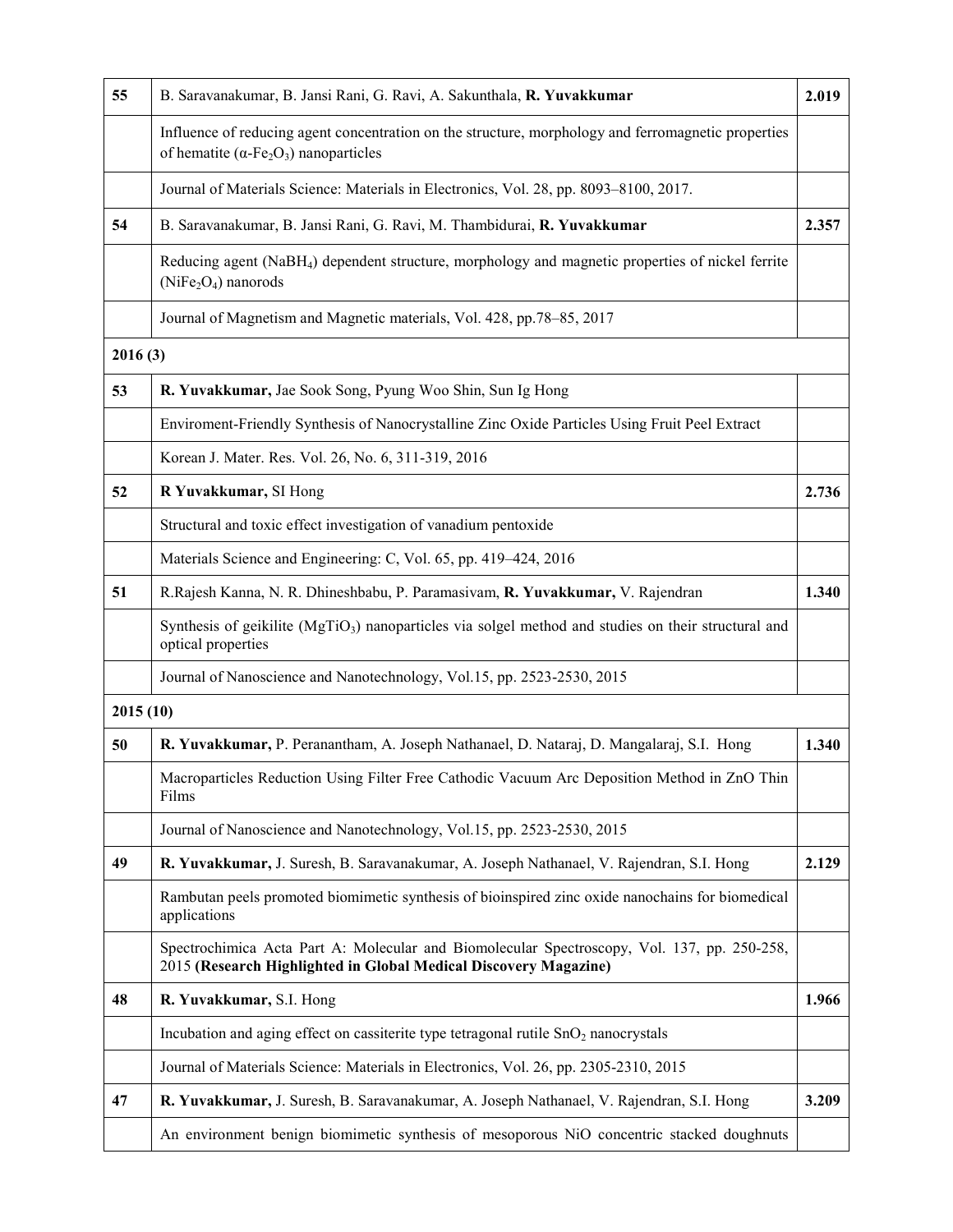|           | architecture                                                                                                                           |       |  |  |
|-----------|----------------------------------------------------------------------------------------------------------------------------------------|-------|--|--|
|           | Microporous & Mesoporous Materials, Vol. 207, pp. 185-194, 2015                                                                        |       |  |  |
| 46        | R. Yuvakkumar, S.I. Hong,<br>1.547                                                                                                     |       |  |  |
|           | $Nd2O3$ : Novel synthesis and characterization                                                                                         |       |  |  |
|           | Journal of Sol-Gel Science and Technology, Vol. 73, pp. 511-517, 2015                                                                  |       |  |  |
| 45        | 2.129<br>R. Yuvakkumar, S.I. Hong                                                                                                      |       |  |  |
|           | Structural, compositional and textural properties of monoclinic $\alpha$ -Bi <sub>2</sub> O <sub>3</sub> nanocrystals                  |       |  |  |
|           | Spectrochimica Acta Part A: Molecular and Biomolecular Spectroscopy, Vol. 144, pp. 281-286,<br>2015                                    |       |  |  |
| 44        | R. Yuvakkumar, S.I. Hong                                                                                                               |       |  |  |
|           | Structural phase transitions in niobium oxide nanocrystals                                                                             |       |  |  |
|           | Phase Transitions, Vol. 88, pp. 897-906, 2015                                                                                          |       |  |  |
| 43        | S. Sam Jaikumar, R. Yuvakkumar, R. Suriya Prabha, G. Karunakaran, V. Rajendran, S.I. Hong                                              | 1.723 |  |  |
|           | Facile and novel synthetic method to prepare nano molybdenum and its catalytic activity                                                |       |  |  |
|           | IET Nanobiotechnology, Vol. 9, pp. 201 - 208, 2015                                                                                     |       |  |  |
| 42        | A. Joseph Nathanael, Young Min Im, Tae Hwan Oh, R. Yuvakkumar, D. Mangalaraj                                                           | 2.538 |  |  |
|           | Biomimetic Hierarchical Growth and Self-Assembly of Hydroxyapatite/Titania Nanocomposite<br>Coatings and their Biomedical Applications |       |  |  |
|           | Applied Surface Science, Vol. 332, pp. 368–378, 2015                                                                                   |       |  |  |
| 41        | R. Yuvakkumar, S. I. Hong,                                                                                                             |       |  |  |
|           | Baddeleyite Type Monoclinic Zirconium Oxide Nanocrystals Formation                                                                     |       |  |  |
|           | Advanced Materials Research, Vol. 1102, pp. 79-82, May. 2015                                                                           |       |  |  |
| 2014 (20) |                                                                                                                                        |       |  |  |
| 40        | P. Deniz Wong, R. Suriyaprabha, R. Yuvakkumar, V. Rajendran, Y.T. Chen, B.J. Hwang, L.C.<br>Chen, K.H. Chen                            | 6.626 |  |  |
|           | Binder-free rice husk-based silicon-graphene composite as energy efficient Li-ion battery anodes                                       |       |  |  |
|           | J. Mater. Chem. A, Vol. 2, pp. 13437-13441, 2014                                                                                       |       |  |  |
| 39        | A. Joseph Nathanael, R. Yuvakkumar, Sun Ig Hong, Tae Hwan Oh                                                                           | 5.9   |  |  |
|           | Novel Zirconium Nitride and Hydroxyapatite Nanocomposite Coating: Detailed Analysis and<br><b>Functional Properties</b>                |       |  |  |
|           | ACS Appl Mater Interfaces, Vol. 6, pp. 9850-9857, 2014                                                                                 |       |  |  |
| 38        | K. Sasipriya, P. Manivasakan, R. Yuvakkumar, N. Dhineshbabu, P. Prabu, V. Rajendran                                                    | 0.571 |  |  |
|           | Enhancement of UV property on cotton fabric by $TiO2$ nanorods                                                                         |       |  |  |
|           | Synthesis and Reactivity in Inorganic, Metal-Organic, and Nano-Metal Chemistry, Vol. 44, pp. 748-                                      |       |  |  |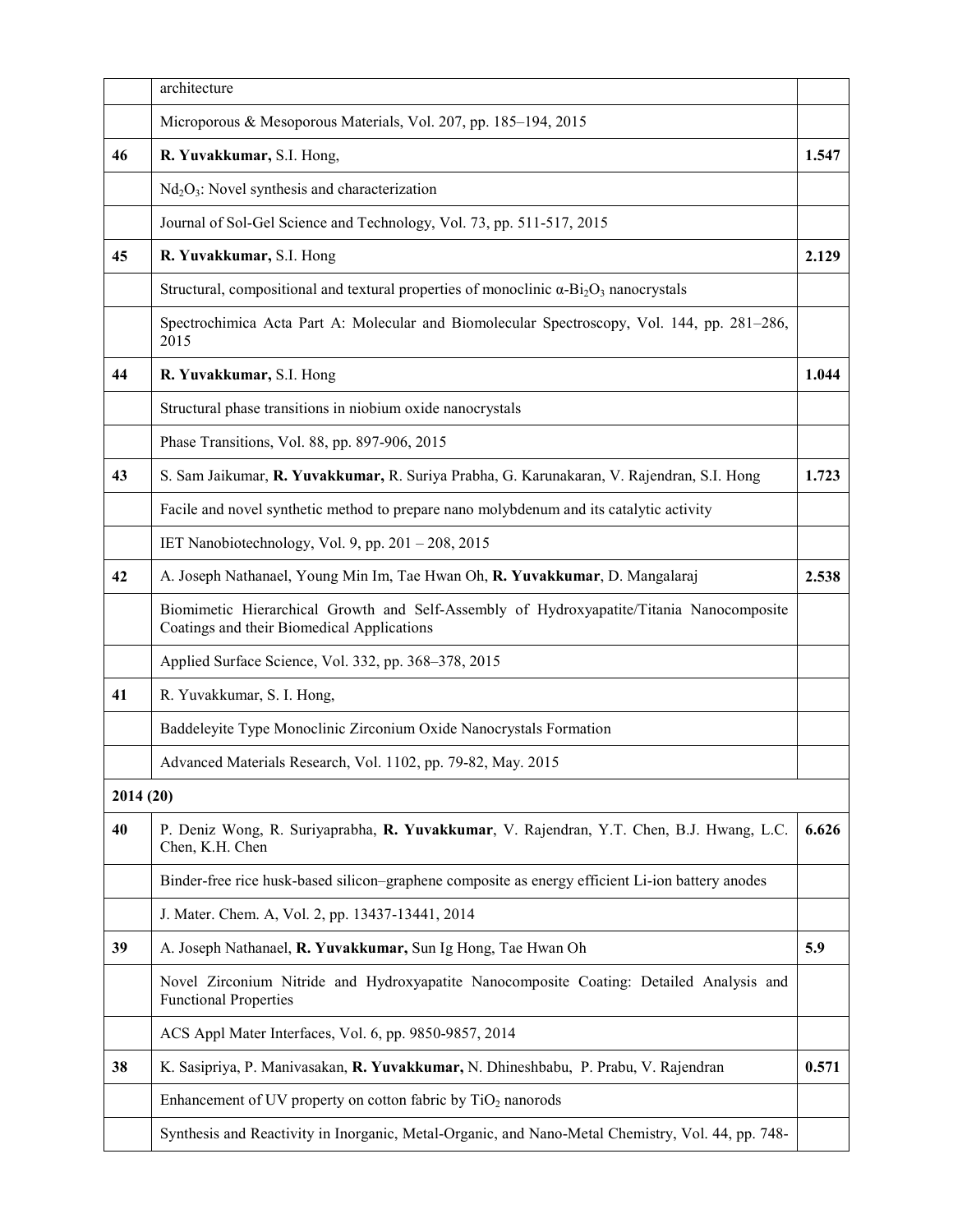|    | 758, 2014                                                                                                                                             |       |  |  |  |  |
|----|-------------------------------------------------------------------------------------------------------------------------------------------------------|-------|--|--|--|--|
| 37 | S. Shanmugapriya, R. Suriyaprabha, R. Yuvakkumar, V. Rajendran                                                                                        | 2.278 |  |  |  |  |
|    | Chitosan-Incorporated Different Nanocomposite HPMC Films for Food Preservation                                                                        |       |  |  |  |  |
|    | Journal of Nanoparticle Research, Vol. 16, pp. 2248, 2014                                                                                             |       |  |  |  |  |
| 36 | R. Suriyaprabha, G. Karunakaran, R. Yuvakkumar, V. Rajendran, N. Kannan                                                                               |       |  |  |  |  |
|    | Foliar application of silica nanoparticles on the phytochemical responses of maize (Zea mays L.)<br>and its toxicological behavior                    |       |  |  |  |  |
|    | Synthesis and Reactivity in Inorganic, Metal-Organic, and Nano-Metal Chemistry, Vol. 44, pp.<br>1128-1131, 2014                                       |       |  |  |  |  |
| 35 | R. Suriyaprabha, G. Karunakaran, M. Prabhu, R. Yuvakkumar, V. Rajendran, N. Kannan                                                                    | 3.708 |  |  |  |  |
|    | Augmented biocontrol action of silica nanoparticles and Pseudomonas fluorescens bioformulant in<br>maize (Zea mays L.)                                |       |  |  |  |  |
|    | RSC Advances, Vol. 4, pp. 8461-8465, 2014                                                                                                             |       |  |  |  |  |
| 34 | R. Suriyaprabha, G. Karunakaran, K. Kavitha, R. Yuvakkumar, V. Rajendran, N. Kannan                                                                   | 1.723 |  |  |  |  |
|    | Application of silica nanoparticles in maize to enhance fungal resistance                                                                             |       |  |  |  |  |
|    | IET Nanobiotechnology, Vol.8, pp. 133-137, 2014                                                                                                       |       |  |  |  |  |
| 33 | K. Jothi Ramalingam, N.R. Dhineshbabu, S.R. Srither, B. Saravanakumar, R. Yuvakkumar, V.<br>Rajendran                                                 | 2.222 |  |  |  |  |
|    | Electrical measurement of PVA/graphene nanofibers for transparent electrode applications                                                              |       |  |  |  |  |
|    | Synthetic Metals, Vol. 191, pp. 113-119, 2014                                                                                                         |       |  |  |  |  |
| 32 | R. Yuvakkumar, V. Elango, V. Rajendran, N. Kannan                                                                                                     | 1.043 |  |  |  |  |
|    | High-purity nano silica powder from rice husk using a simple chemical method                                                                          |       |  |  |  |  |
|    | Journal of Experimental Nanoscience, Vol.9, pp. 272-281, 2014                                                                                         |       |  |  |  |  |
| 31 | R. Yuvakkumar, A. Joseph Nathanael, S.I. Hong                                                                                                         | 3.708 |  |  |  |  |
|    | Inorganic complex intermediate $Co3O4$ nanostructures using green ligation from natural waste<br>resources                                            |       |  |  |  |  |
|    | RSC Advances, Vol. 4, pp. 44495-44499, 2014                                                                                                           |       |  |  |  |  |
| 30 | R. Yuvakkumar, J. Suresh, A. Joseph Nathanael, M. Sundrarajan, S.I. Hong                                                                              | 2.736 |  |  |  |  |
|    | Novel green synthetic strategy to prepare ZnO nanocrystals using rambutan (Nephelium lappaceum<br>L.) peel extract and its antibacterial applications |       |  |  |  |  |
|    | Materials Science and Engineering: C, Vol. 41, pp. 17–27, 2014                                                                                        |       |  |  |  |  |
| 29 | R. Yuvakkumar, J. Suresh, A. Joseph Nathanael, M. Sundrarajan, S.I. Hong                                                                              | 2.269 |  |  |  |  |
|    | Rambutan (Nephelium lappaceum L.) peel extract assisted biomimetic synthesis of nickel oxide<br>nanocrystals                                          |       |  |  |  |  |
|    | Materials Letters, Vol. 128, pp. 170-174, 2014                                                                                                        |       |  |  |  |  |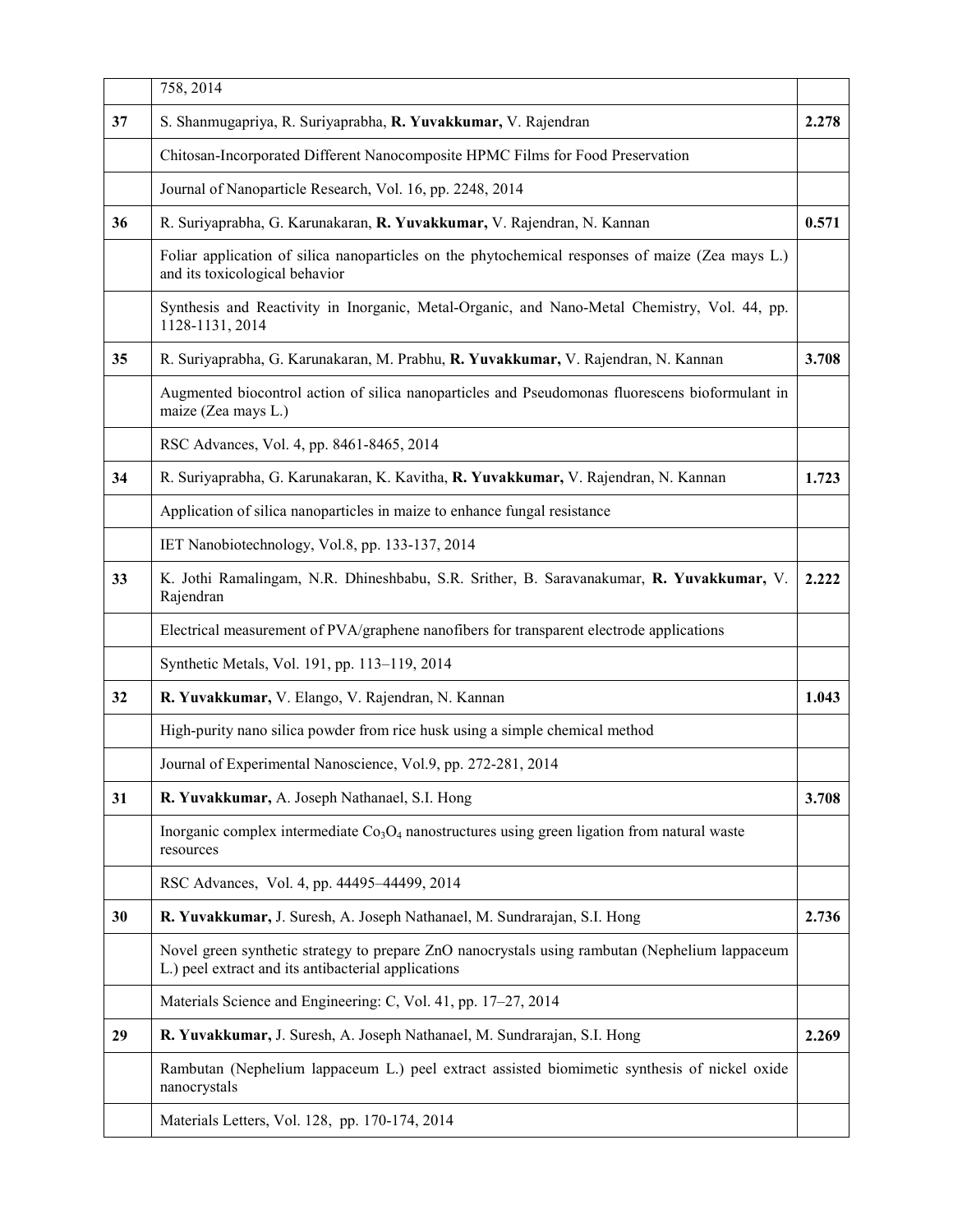| 28       | R. Yuvakkumar, A. Joseph Nathanael, V. Rajendran, S.I. Hong                                                                                                    |       |  |  |  |
|----------|----------------------------------------------------------------------------------------------------------------------------------------------------------------|-------|--|--|--|
|          | Rice husk ash nanosilica to inhibit human breast cancer cell line (3T3)                                                                                        |       |  |  |  |
|          | Journal of Sol-Gel Science and Technology, Vol. 72, pp. 198-205, 2014                                                                                          |       |  |  |  |
| 27       | R Suriyaprabha, G. Karunakaran, R. Yuvakkumar, P. Prabu, V. Rajendran, N. Kannan                                                                               |       |  |  |  |
|          | Effect of silica nanoparticles on microbial biomass and silica availability in maize rhizosphere                                                               |       |  |  |  |
|          | Biotechnology and Applied Biochemistry, Vol. 61, pp. 668-675, 2013                                                                                             |       |  |  |  |
| 26       | J. Suresh, R. Yuvakkumar, M. Sundrarajan, S.I. Hong                                                                                                            |       |  |  |  |
|          | Green synthesis of magnesium oxide nanoparticles                                                                                                               |       |  |  |  |
|          | Advanced Material Research Vol. 952, pp. 141-144, 2014                                                                                                         |       |  |  |  |
| 25       | A. Joseph Nathanael, R. Yuvakkumar, Tae Hwan Oh, S.I. Hong                                                                                                     |       |  |  |  |
|          | High Aspect Ratio Hydroxyapatite Nanorods Formed by Polymer Assisted Synthesis                                                                                 |       |  |  |  |
|          | Applied Mechanics and Materials Vol. 508, pp. 52-55, 2014                                                                                                      |       |  |  |  |
| 24       | J. Suresh, R. Yuvakkumar, A. Joseph Nathanael, M. Sundrarajan, S.I. Hong                                                                                       |       |  |  |  |
|          | Antibacterial and wash durability properties of untreated and treated cotton fabric using MgO and<br>NiO nanoparticles                                         |       |  |  |  |
|          | Applied Mechanics and Materials, Vol. 508, pp. 48-51, 2014                                                                                                     |       |  |  |  |
| 23       | R. Yuvakkumar, J. Suresh, and S.I. Hong                                                                                                                        |       |  |  |  |
|          | Green synthesis of zinc oxide nanoparticles                                                                                                                    |       |  |  |  |
|          | Advanced Material Research Vol. 952, pp. 137-140, 2014                                                                                                         |       |  |  |  |
| 22       | R. Yuvakkumar, J. Suresh, A. Joseph Nathanael, M. Sundrarajan, S.I. Hong                                                                                       |       |  |  |  |
|          | A comparative study on antibacterial and wash durability behaviour of ZnO and CuO nanoparticles<br>treated cotton fabric using sodium alginate as cross linker |       |  |  |  |
|          | Applied Mechanics and Materials Vol. 508, pp. 44-47, 2014                                                                                                      |       |  |  |  |
| 21       | R. Yuvakkumar, J. Suresh, S.I. Hong                                                                                                                            |       |  |  |  |
|          | Green synthesis of spinel magnetite iron oxide nanoparticles                                                                                                   |       |  |  |  |
|          | Advanced Material Research Vol. 1051, pp. 39-42, 2014                                                                                                          |       |  |  |  |
| 2013(10) |                                                                                                                                                                |       |  |  |  |
| 20       | S. Ezhaveni, R. Yuvakkumar, M. Rajkumar, N. Meenakshi Sundaram, V. Rajendran                                                                                   | 1.340 |  |  |  |
|          | Preparation and characterization of nano-hydroxyapatite material for liver cancer cell treatment                                                               |       |  |  |  |
|          | Journal of Nanoscience and Nanotechnology, Vol.13, pp. 1631-1638, 2013                                                                                         |       |  |  |  |
| 19       | N. R. Dhineshbabu, P. Manivasakan, R. Yuvakkumar, P. Prabu, V. Rajendran                                                                                       |       |  |  |  |
|          | Enhanced Functional Properties of ZrO <sub>2</sub> /SiO <sub>2</sub> Hybrid Nanosol Coated Cotton Fabrics                                                      |       |  |  |  |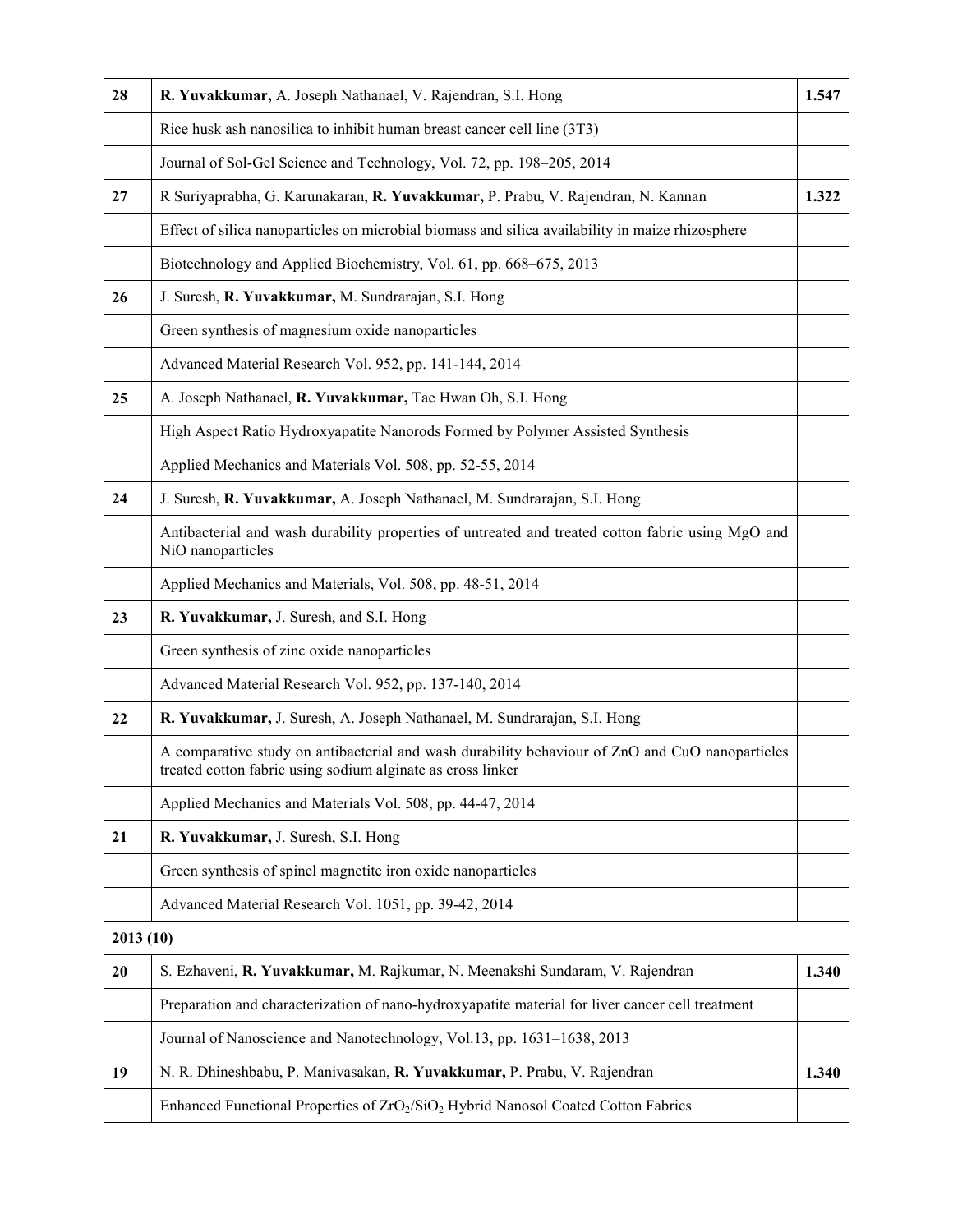|         | Journal of Nanoscience and Nanotechnology, Vol. 13, pp. 4017-4024, 2013                                                                              |       |  |  |  |
|---------|------------------------------------------------------------------------------------------------------------------------------------------------------|-------|--|--|--|
| 18      | S. R. Srither, M. Selvam, S. Arunmetha, R. Yuvakkumar, K. Saminathan, V. Rajendran                                                                   | 2.908 |  |  |  |
|         | Enhancement of Discharge Capacity of $Mg/Mn_{O2}$ Primary Cell with Nano-Mn <sub>O2</sub> as Cathode                                                 |       |  |  |  |
|         | Sci. Adv. Mater. Vol. 5, pp. 1372-1376, 2013                                                                                                         |       |  |  |  |
| 17      | G. Karunakaran, R. Suriyaprabha, P. Manivasakan, R. Yuvakkumar, V. Rajendran, N. Kannan                                                              | 1.340 |  |  |  |
|         | Impact of Nano and Bulk ZrO <sub>2</sub> , TiO <sub>2</sub> Particles on Soil Nutrient Contents and PGPR                                             |       |  |  |  |
|         | Journal of Nanoscience and Nanotechnology, Vol. 13, pp. 678–685, 2013                                                                                |       |  |  |  |
| 16      | G. Karunakaran, R. Suriyaprabha, P. Manivasakan, R. Yuvakkumar, V. Rajendran, N. Kannan                                                              |       |  |  |  |
|         | Screening of in vitro cytotoxicity, antioxidant potential and bioactivity of nano- and micro-ZrO <sub>2</sub> and<br>$-TiO2$ particles               |       |  |  |  |
|         | Ecotoxicology and Environmental Safety, Vol. 93, pp. 191-197, 2013                                                                                   |       |  |  |  |
| 15      | G. Karunakaran, R. Suriyaprabha, P. Manivasakan, R. Yuvakkumar, V. Rajendran, P. Prabu,<br>N. Kannan                                                 | 1.723 |  |  |  |
|         | Effect of nanosilica and silicon sources on plant growth promoting rhizobacteria, soil nutrients and<br>maize seed germination                       |       |  |  |  |
|         | IET Nanobiotechnology, Vol.7, pp. 70-77, 2013                                                                                                        |       |  |  |  |
| 14      | A. Karthik, P. Manivasakan, S. Arunmetha, R. Yuvakkumar, V. Rajendran                                                                                | 1.215 |  |  |  |
|         | Production of $Al_2O_3$ -stabilised tetragonal $ZrO_2$ nanoparticles for thermal barrier coating                                                     |       |  |  |  |
|         | International Journal of Applied ceramics Technology, Vol.10, pp. 887-899, 2013                                                                      |       |  |  |  |
| 13      | S. Sutha, R. Yuvakkumar, V. Rajendran, R. Palanivelu                                                                                                 | 2.269 |  |  |  |
|         | Effect of Thermal Treatment on Hydrophobicity of Methyl Functionalised Hybrid Nano Silica<br>Particles                                               |       |  |  |  |
|         | Materials Letters, Vol. 90, pp. 68–71, 2013                                                                                                          |       |  |  |  |
| 12      | S. Venkateshewaran, R. Yuvakkumar, V. Rajendran                                                                                                      |       |  |  |  |
|         | Nano Silicon from Nano Silica Using Natural Resource (RHA) for Solar Cell Fabrication                                                                |       |  |  |  |
|         | Phosphorus, Sulfur, and Silicon and the Related Elements, Vol. 188, pp. 1178–1193, 2013                                                              |       |  |  |  |
| 11      | R. Suriyaprabha, G. Karunakaran, R. Yuvakkumar, P. Prabu, V. Rajendran                                                                               |       |  |  |  |
|         | Application of silica nanoparticles for increased silica availability in maize                                                                       |       |  |  |  |
|         | SOLID STATE PHYSICS: Proceedings of the 57th DAE Solid State Physics Symposium 2012, AIP<br>Conf. Proc. 1512, 424-425 (2013); doi: 10.1063/1.4791092 |       |  |  |  |
| 2012(4) |                                                                                                                                                      |       |  |  |  |
| 10      | K. Saravanan, R. Yuvakkumar, V. Rajendran, P. Paramasivam                                                                                            | 1.044 |  |  |  |
|         | Influence of sintering temperature and pH on the phase transformation, particle size and anti-<br>reflective properties of RHA nano silica powders   |       |  |  |  |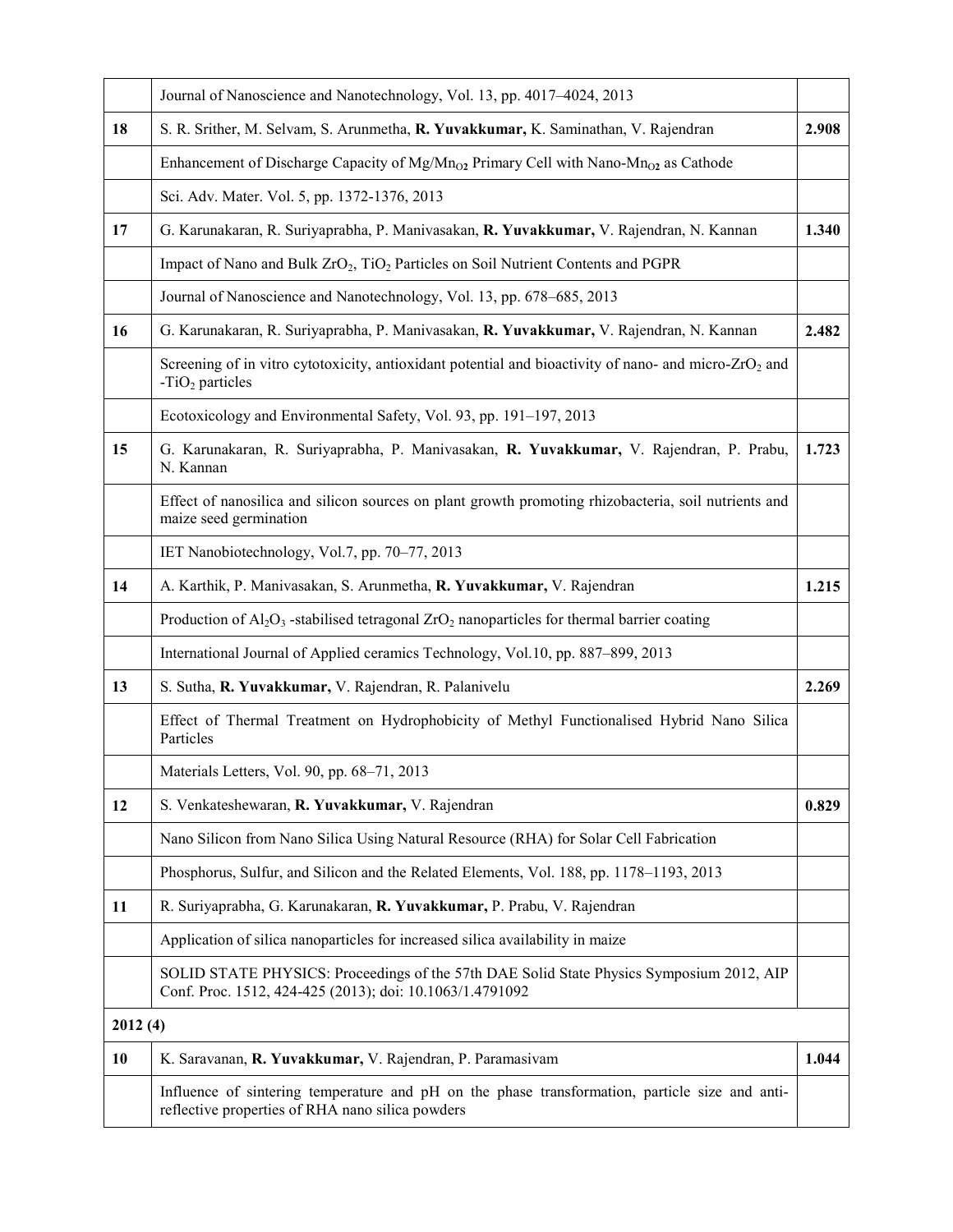|                                                        | Phase Transitions, Vol. 85, pp. 1109-1124, 2012                                                                           |       |  |  |  |  |
|--------------------------------------------------------|---------------------------------------------------------------------------------------------------------------------------|-------|--|--|--|--|
| 9                                                      | R. Suriyaprabha, G. Karunakaran, R. Yuvakkumar, P. Prabu, V. Rajendran, N. Kannan                                         | 2.278 |  |  |  |  |
|                                                        | Growth and physiological responses of maize (Zea mays L.) to porous silica nanoparticles in soil                          |       |  |  |  |  |
|                                                        | Journal of Nanoparticle Research, Vol.14, pp.1294-96, 2012                                                                |       |  |  |  |  |
| 8                                                      | R. Suriyaprabha, G. Karunakaran, R. Yuvakkumar, V. Rajendran, N. Kannan                                                   |       |  |  |  |  |
|                                                        | Silica Nanoparticles for Increased Silica Availability in Maize (Zea mays. L) Seeds under<br><b>Hydroponic Conditions</b> |       |  |  |  |  |
|                                                        | Current Nanoscience, Vol. 8, pp. 902-908, 2012                                                                            |       |  |  |  |  |
| 7                                                      | N. Vadivel, R. Yuvakkumar, R. Suriyaprabha, V. Rajendran                                                                  |       |  |  |  |  |
|                                                        | Catalytic Effect of Iron Nanoparticles on Heterocyst, Protein and Chlorophyll Content of Anabaena<br>sp.                  |       |  |  |  |  |
|                                                        | International Journal of Green Nanotechnology, Vol. 4, pp. 326–338, 2012                                                  |       |  |  |  |  |
| 2011(4)                                                |                                                                                                                           |       |  |  |  |  |
| 6                                                      | R. Yuvakkumar, V. Elango, V. Rajendran, N. Kannan, P. Prabu                                                               |       |  |  |  |  |
|                                                        | Influence of Nanosilica Powder on the Growth of Maize Crop (Zea Mays L.)                                                  |       |  |  |  |  |
|                                                        | International Journal of Green Nanotechnology: Physics and Chemistry, Vol. 3, pp. 180-190, 2011                           |       |  |  |  |  |
| 5<br>R. Yuvakkumar, V. Elango, V. Rajendran, N. Kannan |                                                                                                                           | 1.12  |  |  |  |  |
|                                                        | Preparation and characterization of zero-valent iron nanoparticles                                                        |       |  |  |  |  |
|                                                        | Digest Journal of Nanomaterials and Biostructures, Vol. 6, pp. 1771-1776, 2011                                            |       |  |  |  |  |
| 4                                                      | R. Yuvakkumar, V. Elango, V. Rajendran, N. Kannan                                                                         | 0.571 |  |  |  |  |
|                                                        | A new approach to preparing crystalline nano molybdenum particles                                                         |       |  |  |  |  |
|                                                        | Synthesis and Reactivity in Inorganic, Metal-Organic, and Nano-Metal Chemistry, Vol. 41, pp. 309–<br>314, 2011            |       |  |  |  |  |
| $\mathbf{3}$                                           | R. Yuvakkumar, V. Elango, V. Rajendran, N. Kannan, P. Prabu                                                               | 0.571 |  |  |  |  |
|                                                        | Influence of nano nutrients on heterocyst forming cyanobacterium Anabaena ambigua Rao                                     |       |  |  |  |  |
|                                                        | Synthesis and Reactivity in Inorganic, Metal-Organic, and Nano-Metal Chemistry, Vol. 41, pp.<br>1234-1239, 2011           |       |  |  |  |  |
| 2009(1)                                                |                                                                                                                           |       |  |  |  |  |
| $\boldsymbol{2}$                                       | S. Sankar Rajan, S. Aravindan, R. Yuvakkumar, K. Sakthipandi, V. Rajendran                                                | 2.357 |  |  |  |  |
|                                                        | Anamalies of sound velocity, attenuation and elastic modulus in $Nd_{1-x}Sr_xMnO_3$ perovskite<br>manganite materials     |       |  |  |  |  |
|                                                        | Journal of Magnetism and Magnetic materials, Vol. 321, pp.3611-3620, 2009                                                 |       |  |  |  |  |
| 2008(1)                                                |                                                                                                                           |       |  |  |  |  |
| 1                                                      | V. Elango, R. Yuvakkumar, S. Jegan, N. Kannan, V. Rajendran                                                               |       |  |  |  |  |